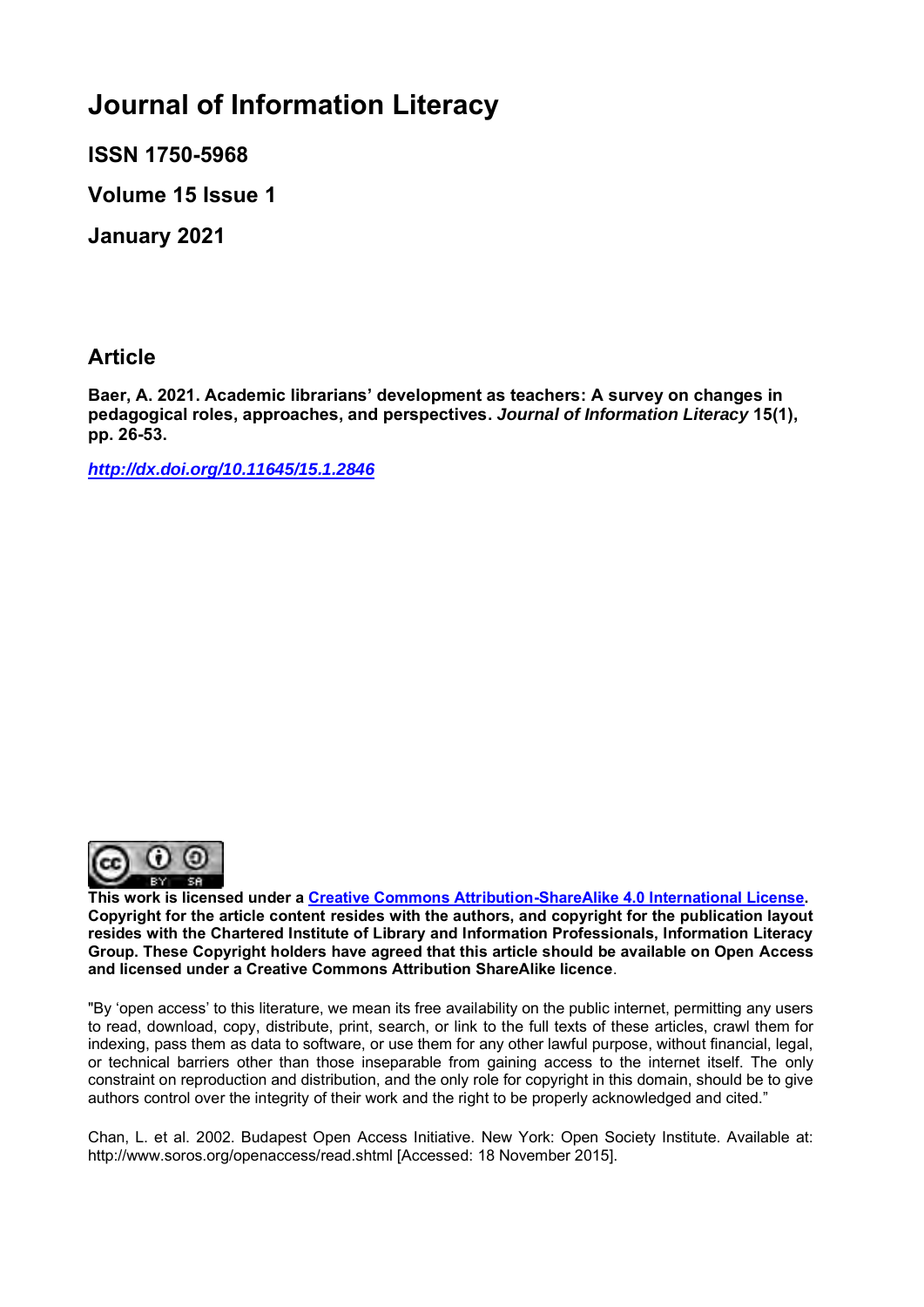# **Academic librarians' development as teachers: A survey on changes in pedagogical roles, approaches, and perspectives**

# **Andrea Baer, History and Political Science Librarian, Rowan University. Email: [baera@rowan.edu](mailto:baera@rowan.edu) ORCID: [0000-0002-6361-948X](https://eur02.safelinks.protection.outlook.com/?url=https%3A%2F%2Forcid.org%2F0000-0002-6361-948X&data=04%7C01%7Cellen.s.cole%40northumbria.ac.uk%7Cc312424e27eb454f49c308d88aeb4102%7Ce757cfdd1f354457af8f7c9c6b1437e3%7C0%7C0%7C637412090310330059%7CUnknown%7CTWFpbGZsb3d8eyJWIjoiMC4wLjAwMDAiLCJQIjoiV2luMzIiLCJBTiI6Ik1haWwiLCJXVCI6Mn0%3D%7C1000&sdata=n1YdHx7qrX19bkDWk%2FUUUUvSGTp1nFbv5SMUZdyF4CM%3D&reserved=0)**

# **Abstract**

This article reports on findings of an online survey of teacher librarians about their instructional work, approaches, and roles and how these aspects of their teaching have changed over time. Academic librarians who had at least one year of library teaching experience and who had been actively involved in library instruction within the past two years completed the online survey. Participants were asked a series of questions, the majority of which were open-ended, about the types of instruction-related activities in which they presently and previously engaged, if/how their views of their instructional work and their instructional roles had changed over time, what experiences had been particularly influential in their teaching, and if they identified as teachers. The responses were analyzed through manual textual coding, through which emerging themes and variations in participants' responses were identified. These findings provide further insight into academic librarians' ongoing teacher development and their experiences as teaching librarians. Fuller understandings of this development and experiences can inform professional development and communities of practice in which librarians foster a sense of agency, confidence, responsiveness, and purpose in their teaching, cultivate and sustain meaningful teaching practices, and prevent burnout.

# **Keywords**

academic libraries; higher education; information literacy; pedagogy; teacher librarian; teaching

# **1. Introduction**

Since the beginnings of academic library instruction, librarians' views of and approaches to teaching and learning have evolved in response to technological, societal, and cultural changes and to shifts in people's educational and information needs. Librarians' instructional work has also expanded to a wider range of activities and roles. In recent years growing attention has been given to the changes in not only information literacy (IL) education but also to librarians' teacher development and teacher identities. Most of this work has focused on librarians' perceptions of their teaching at a single moment in time and has given less attention to the evolution of librarians' views of their pedagogical work and roles as they progress in their careers.

This study seeks to help fill this gap by investigating librarians' perceptions of how their pedagogical work and roles have changed or remained constant over time. Fuller understanding of librarians' teacher development can inform professional development and communities of practice through which librarians foster a sense of agency, confidence, responsiveness, and purpose in their teaching; cultivate and sustain meaningful teaching practices; and prevent burnout. More specifically, this article discusses findings of a recent research study about librarians' development as teachers and their perceptions of their instructional roles. The study set out to explore the following questions: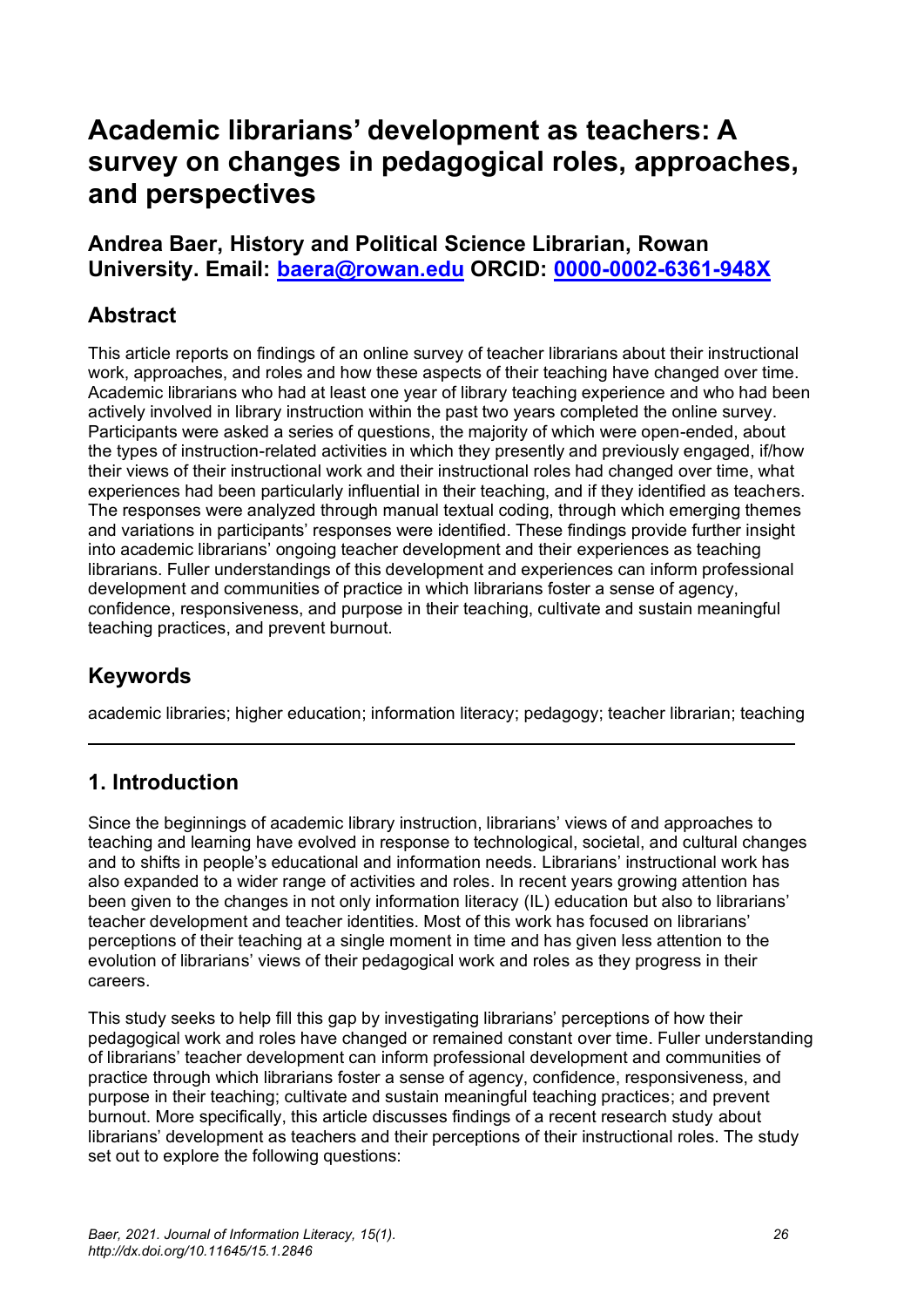- How have the instruction-related activities of academic librarians as individuals and as a collective changed or persisted over time?
- How have academic librarians' approaches to and views of their instructional work changed or remained constant over time?
- $\bullet$  How do academic librarians identify or not identity as 'teachers'?

Changes in librarians' instruction activities, approaches to and views of their instructional work, and teacher identities might be due both to individual experiences and/or to broader shifts in the profession. These changes might also be attributed to individual librarians' experiences and to environmental factors. The study results, however, provide the greatest insight into shifts that are most directly tied to an individual's accumulating teaching experiences (rather than to obvious changes in the profession at large). These teaching experiences are, of course, inevitably influenced by a combination of personal and environmental factors that include broader changes in the library profession and in higher education.

# **2. Literature review**

The evolution of library instruction and IL education has reflected an overall movement away from skills-based instruction toward more holistic and conceptual models of learning, and away from librarian as service provider toward librarian as teacher and teaching partner. While the expanding and evolving nature of academic librarians' instructional work and roles has been evident throughout the history of library instruction (Ariew, 2014; O'Connor, 2009), there appears to be an increased emphasis in academic librarianship on librarians' teaching roles in the past ten to fifteen years, as evidenced in in library literature (Ducas & Speare, 2020; Walter, 2008) and in professional documents (Association of College & Research Libraries [ACRL], 2016; Coonan et al., 2018; Standards and Proficiencies for Instruction Librarians and Coordinators Revision Task Force, 2017). Descriptions of these expanding teaching roles are paired with descriptions of IL as key to understanding and engaging in dynamic information environments that are central to everyday life and to sociopolitical realities.

The ACRL Framework for Information Literacy for Higher Education, for example, describes IL 'as an educational reform movement' that 'will realize its potential only through a richer, more complex set of core ideas' (ACRL, 2016). The Chartered Institute of Library and Information Professionals (CILIP) 2018 Definition of Information Literacy similarly shares this emphasis on students' developing deeper understandings and conceptual knowledge that they can apply to their everyday lives and to the social and political worlds that they inhabit. According to the CILIP definition, IL involves, among other things, 'critical thinking and awareness, and an understanding of both the ethical and political issues associated with using information' (Coonan et al., 2018).

As concepts of IL education evolve, so too do librarians' teaching roles and views of themselves as educators. The ACRL Framework asserts that in light of a more nuanced and holistic understanding of IL, '[l]ibrarians have a greater responsibility in identifying core ideas within their own knowledge domain that can extend learning for students, in creating a new cohesive curriculum for IL, and in collaborating more extensively with faculty' (ACRL, 2016). CILIP's definition similarly concludes that 'information professionals have a crucial role in advocating, supporting and enabling information literacy' in their diverse work settings (Coonan et al., 2018).

Despite the expanding teaching roles that academic librarians play, most librarians still receive limited formal teacher training prior to beginning their librarian careers. Rather, most librarians grow their pedagogical knowledge and experience primarily on the job (Walter, 2008; Julien & Genuis, 2011; Austin & Bhandol, 2013; McKinney & Wheeler, 2015). While library literature on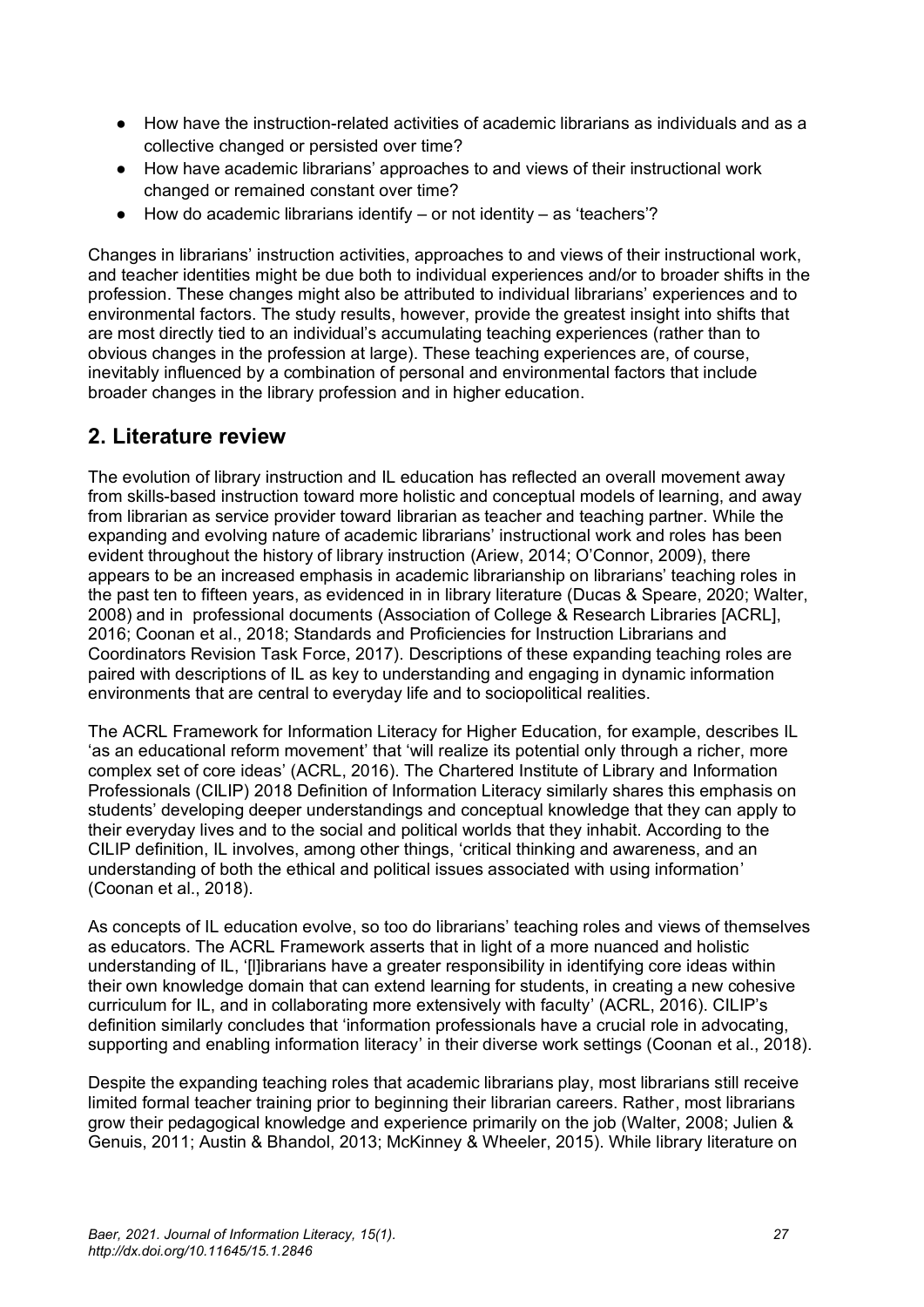librarians' professional and teaching identities provides a better understanding of librarian's instructional work and approaches to librarian teacher development (Walter, 2008; Julien & Pecoskie, 2009; Julien & Genuis, 2011; Austin & Bhandol, 2013; McKinney & Wheeler, 2015; Corrall, 2017; Saunders, 2012), little research has been done on how librarians' views of and approaches to teaching change over time, as they gain more pedagogical experience and as the profession evolves.

Though librarians have taken on a wider range of instructional responsibilities in recent years, most library instruction still takes place in the form of the 'one-shot' library session, in which the librarian is often viewed as more of a guest lecture than a teaching partner with the instructor of record (Bewick & Corral, 2010; Galoozis, 2019; Ducas et al., 2020). This can stand in the way of librarians feeling at ease in the classroom, limiting the potential for meaningful engagement with students. This frequently requires that librarians bring to teaching a great deal of creativity, flexibility, and openness. These qualities are much easier to enact when accompanied by confidence in one's expertise and assertiveness about one's instructional and professional goals and values. While meaningful partnerships do occur and can be greatly beneficial to students, teaching faculty, and librarians, navigating the role of instruction librarian is often a balancing act that librarians practice and learn largely on the job (Christiansen et al., 2005; Julien & Pecoskie, 2009; Shupe & Pung, 2011). Such negotiation often involves navigating power relations and ambiguous roles (for example, to what extent class planning for a library session is in the hands of the librarian vs. the course instructor). As this suggests, in managing librarian-faculty relations librarians may experience role stress, and more specifically role ambiguity and role conflict.

Role stress deserves particular attention when considering librarians' teaching experiences and identities. As Shupe and Pung discuss in *Understanding the Changing of Academic Librarians from a Psychological Perspective: A Literature Review* (2011), among the major contributors to librarian burnout is role stress, which more specifically involves role ambiguity, role overload, and role conflict (p. 409). Ennis (2005) and Affleck (1996) further suggest that academic librarians engaged in public services like teaching and reference experience a high rate of burnout. Affleck's research moreover points to role-related reasons for this burnout. Given the close relationship between one's professional roles and professional identity, the role conflict and role ambiguity evident among many librarians are important to consider when exploring professional and teacher identity.

The unique nature of library instruction inevitably influences librarians' professional and teacher identities. The complexity of teacher librarian's professional identity and development is evident in numerous studies, particularly in the last 10-15 years. In 2008 Scott Walter reported on the findings of semi-structured interviews with six academic librarians about their teaching and 'teacher identity'. Noting the often conflicted nature of librarian professional identity and of librarians' teaching roles, Walter identified several themes that emerged from interviews with the participants, all of whom were particularly committed to their teaching roles (p. 63): the centrality of teaching to their everyday work, the importance of collegial and administrative support, the stress of multiple demands, problems with professional education, and stereotypes and misperceptions regarding librarians' work. Though Walter's study did not focus on burnout, the themes of role ambiguity, role conflict, and role overload (evident in Shupe and Pung's (2011) literature review on librarian burnout) also surface in Walter's findings.

Walter's interviews were done with teacher librarians who identified strongly with their teaching roles. In contrast, McKinney and Wheeler's (2015) investigation into whether and how librarians describe themselves as teachers aimed to offer a more representative picture of librarians' ranging views of their teaching roles. The researchers conducted interviews with six academic librarians who had different levels of experience and different lengths of career. Though this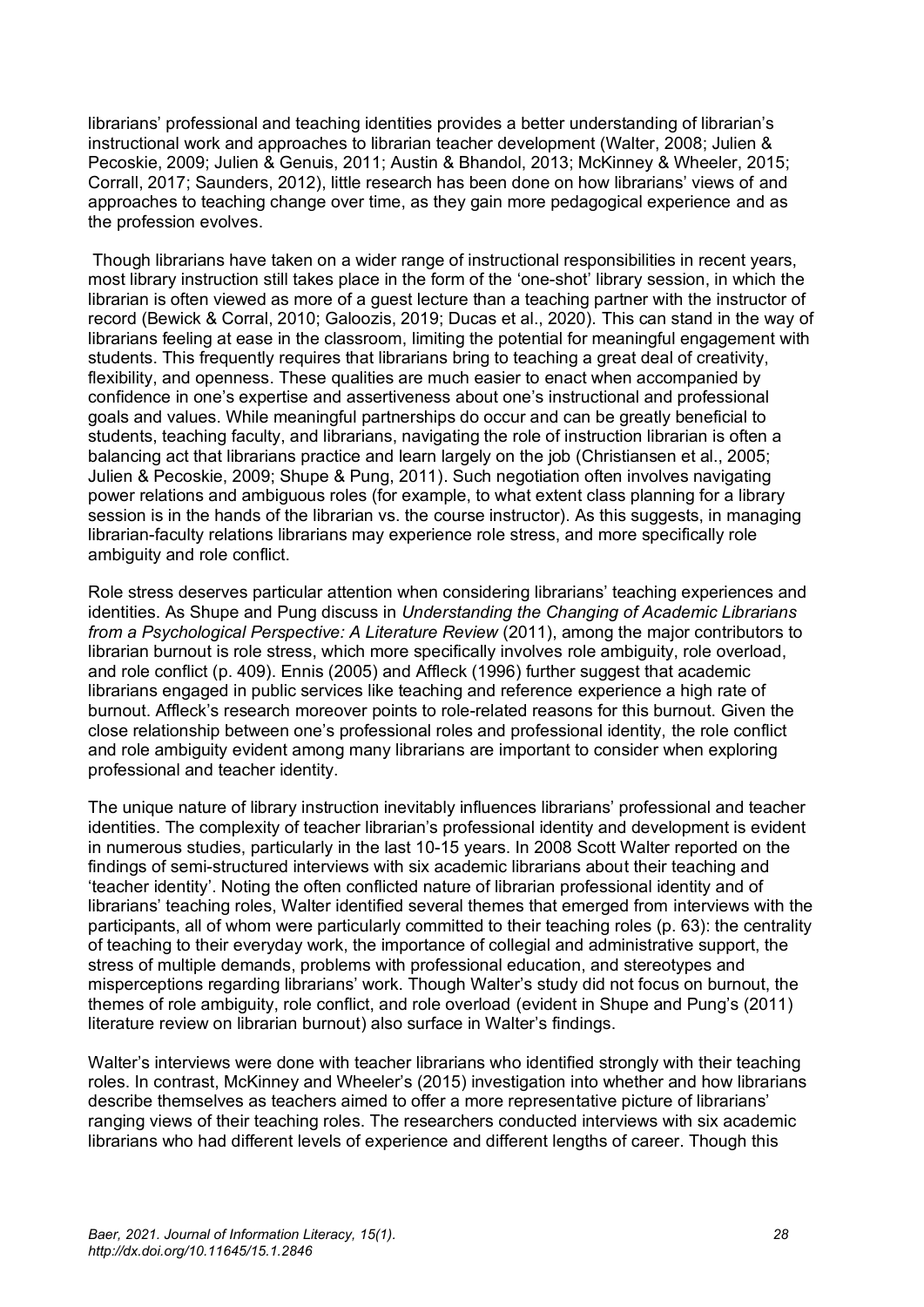sample size was small and consisted only of the researchers' professional contacts, the researchers' findings indicate that librarians' sense of teacher identity varies considerably. Participants' descriptions of their teaching roles tended to fall into one of these four categories: teacher-librarian, learning support, librarian who teaches, and trainer. The authors conclude that librarians' views of their teaching roles could be strengthened with more support and professional development both within the profession and in library and information science graduate programs.

Julien and Pecoskie (2009) similarly found in semi-structured interviews about librarians' perceptions of themselves as teachers that participants (48 Canadian academic librarians) had complex relationships with their teaching roles. The teaching experiences were often characterized by unequal power relations with faculty in which librarians experienced a deferential role. This dynamic tended to limit the actualization of instructional goals. Austin & Bhandol's (2013) librarian interviews further suggest that librarians often experience a lack of legitimacy in their teaching role.

While teacher identity can be deeply personal, institutional discourses (Austin & Bhandol, 2013), structures and cultures (Julien & Pecoskie, 2009; Christiansen et al., 2005), play a powerful role. Structural and institutional factors cannot be neatly disentangled from the affective dimensions of library instructional work. Considering the emotional labor involved in library instruction, Galoozis (2019) found in interviews with instruction librarians that several factors were key to librarians' motivations to adopt new instructional practices, including a sense of autonomy in the classroom (p. 1041), maintaining a long-term view of one's teaching practices and goals (p. 1042), and being proactive in response to 'the emotions and emotional labor involved in learning about, reflecting on, and incorporating new teaching practices' (p. 1043). These factors can again be viewed not only in terms of an individual's teaching practices, but also in terms of professional and institutional cultures and structures.

Research on teacher development and agency from an ecological view, affirms the significance of structural factors. Although such research is generally focused on future and practicing school teachers' work, many of the issues evident in these studies are also influential in librarians' pedagogical work (for example, the challenges that structural hierarchies present for teacher agency). As Priestley et al. (2015) write, while teacher agency has often been discussed in more individualistic terms, an ecological view of agency that considers the many environmental and structural issues that influence one's pedagogical work provides a more holistic and useful model through which to understand teachers' experiences, possibilities, and actions.

Priestley et al.'s ecological view suggests that agency is not static and does not exist in isolation, but rather that agency is 'an emergent phenomenon of the ecological conditions through which it is enacted' (p. 3). This ecological understanding 'highlights that actors always act by means of their environment rather than simply in their environment [so that] the achievement of agency will always result from the interplay of individual efforts, available resources and contextual and structural factors as they come together in particular and, in a sense, always unique situations' (Biesta & Tedder, 2007, p. 137). An ecological understanding of agency may be particularly beneficial for librarians as they navigate common challenges of library instruction like the constraints on one-shot library sessions and interpersonal relationships and institutional structures in which librarians are not always viewed as teaching partners or as professional equals.

An ecological view of agency is also evident in Fisher-Ari and Lynch's (2015) research on metaphor as a pedagogical tool for pre-service teachers. Examining over time pre-service teachers' shifting metaphors for curricula and curricula development, the researchers found that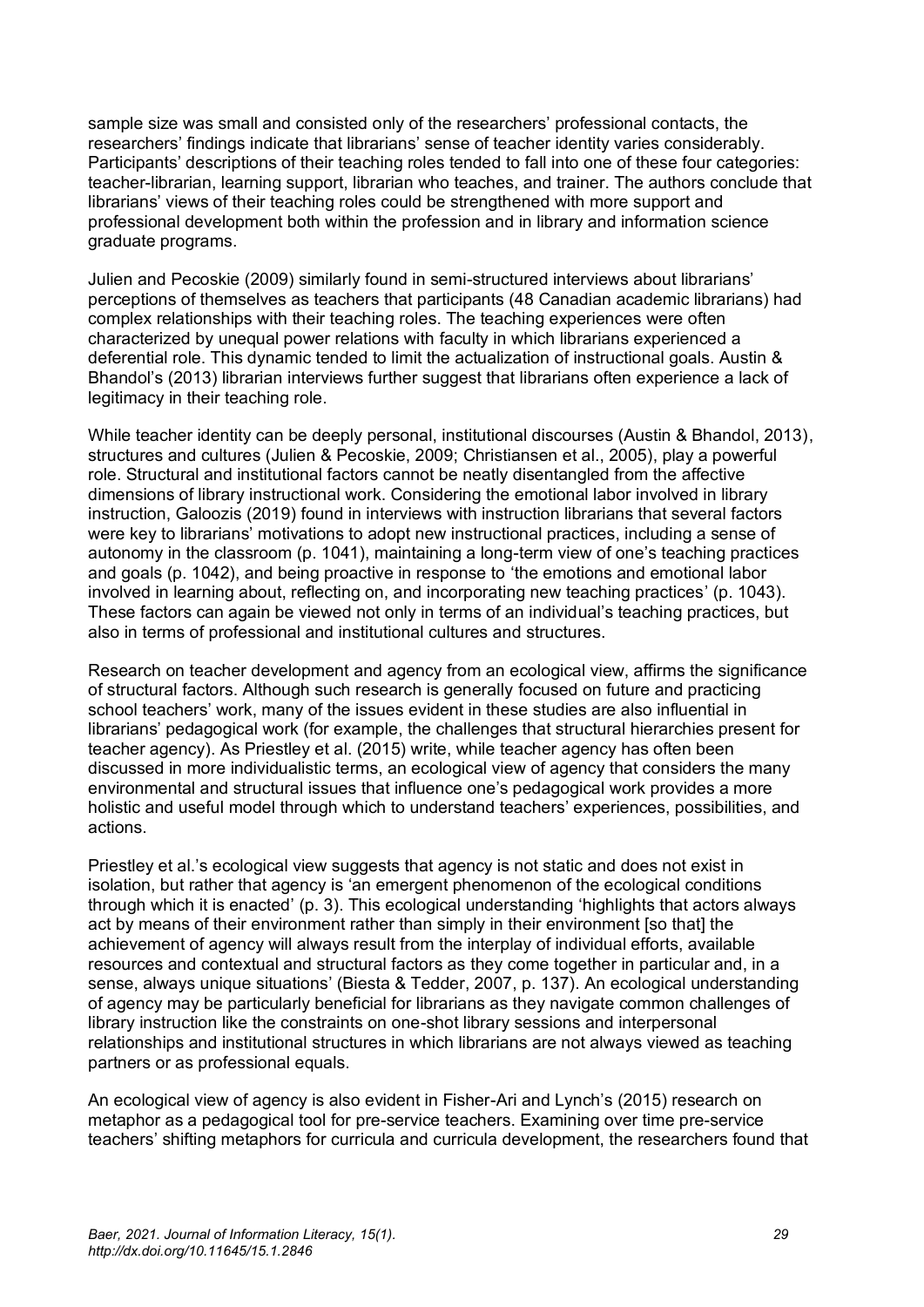these metaphors could be characterized along two major continua: degree of personal agency and degree of flexibility. As pre-service teachers gained more experience, many shifted toward experiencing a greater degree of agency and flexibility in relation to developing and implementing curricula. Toward the latter part of the study those individuals with the most nuanced conceptions of curricula recognized external factors that limited their degree of choice, while also pursuing pedagogical approaches that would nonetheless enable them to meet their instructional goals.

The research described thus far provides generative lenses through which to consider this study. Limited research has examined librarians' views of the evolution of their approaches to and views of teaching, learning, and their related professional roles. When analyzing the survey results, the author takes into consideration participants' unique views and experiences, while also identifying commonalities across experiences and ecological and structural factors that are evident in the emergent themes.

# **3. Methods**

The author conducted an online survey of academic instruction librarians. The study was approved by Rowan University's Office of Research Compliance (Study Protocol #2019000771). The survey invitation was sent through the American Library Association's main listserv for academic IL instruction (ili-l@lists.ala.org) in November 2019. Librarians with at least one year of experience in library instructional services and who had been involved in library instructional services in a college or university setting within the past two years were invited to participate. Responses were analyzed through manual textual coding. The author generated codes based on close analysis of all of the responses.

# **3.1 Participants**

87 individuals participated in the survey, in which they were asked a series of questions, most of which were open-ended, about the types of instruction-related activities in which they presently and previously had engaged, if/how their views of their instructional work and their instructional roles had changed over time, what experiences had been particularly influential in their teaching, and if they identified as teachers. At the end of the survey each respondent was asked if they would be willing to participate in a thirty-minute interview. Several interviews were subsequently conducted with volunteering participants. The interview findings will be a focus of subsequent research.

# **3.1.1 Geographic location**

The large majority of participants were located in the United States (85.06%, or 74). The remaining participants were based in Canada (8.33%, or 7), outside of North America (2.3%, or 2), or were located in an unspecified location (4.6%, or 4).

# **3.1.2 Institution type**

The largest group of participants (42.53%, or 37) worked in a research university, and the second largest group (27.59%, or 24) worked at four-year undergraduate colleges. The remaining participants were at regional comprehensive universities (13.8%, or 12), community or technical colleges (10.34%, or 9), or a different setting (5.75%, or 5) [Figure 1].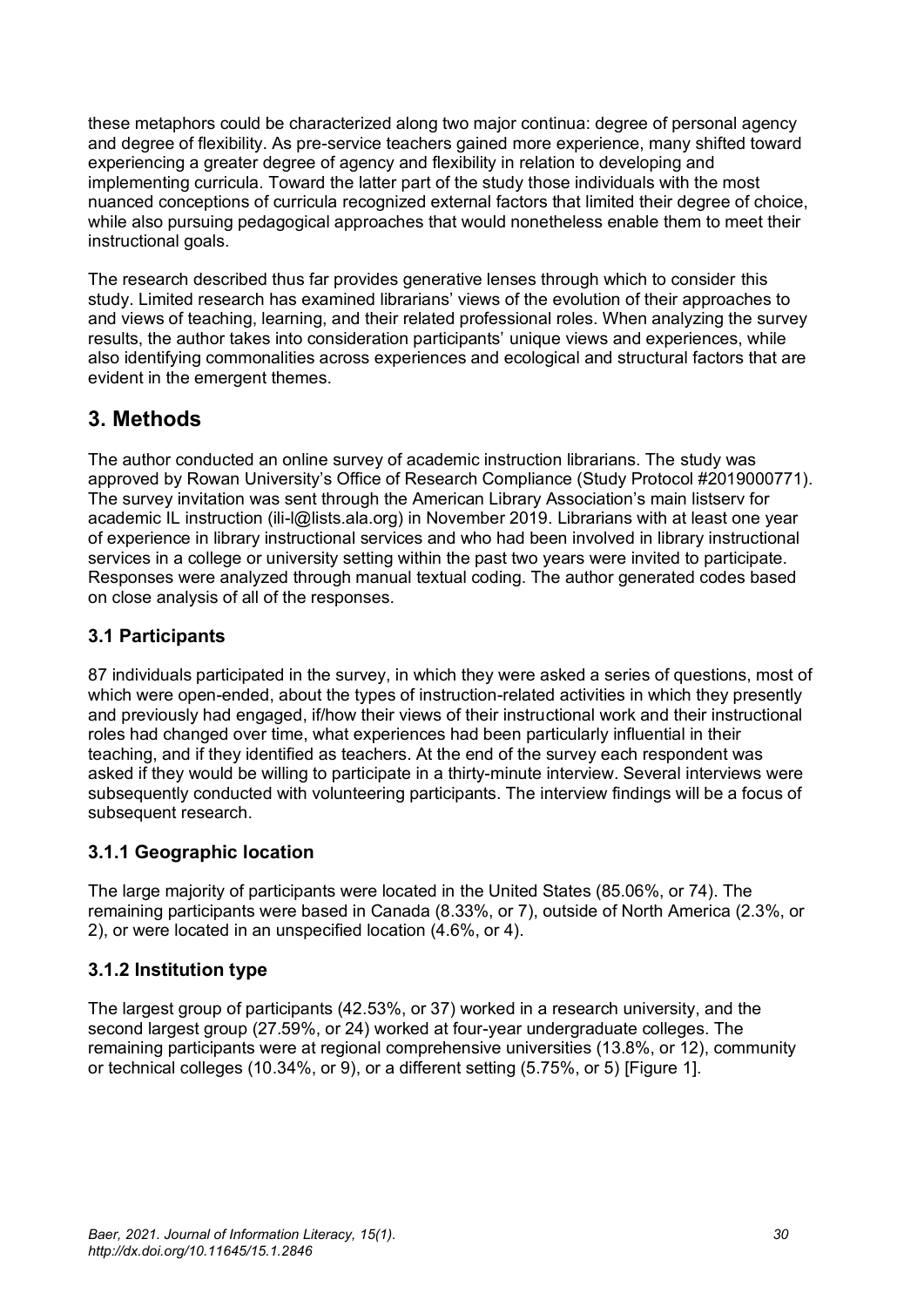

**Figure 1:** Type of institutional employment

# **3.1.3 Years in the library profession**

Participants' years of experience in librarianship varied considerably, with the largest groups having 2-5 years of experience (22.99%, or 20), 6-9 years of experience (21.84%, or 19), and over 20 years of experience (22.99%, or 20). 13.79% (12) of respondents have 10-15 years of experience, 16.09% (14) had 16-20 years of experience, and 2.3% (2) had over one year but less than 2 years of experience [Figure 2].



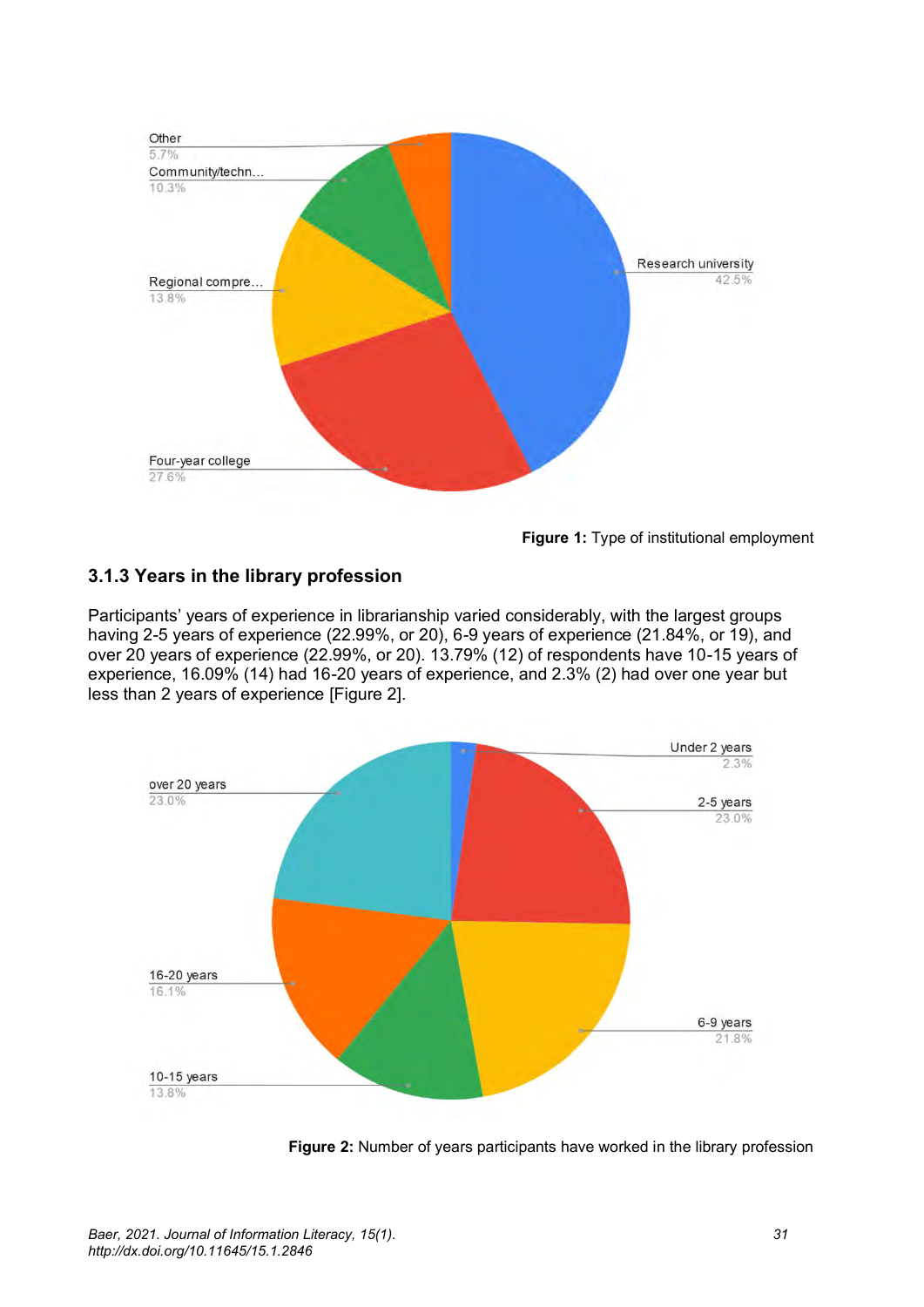# **3.1.4 Years of engagement in library instruction**

Since not all librarians teach during any or all of their professional life, participants were also asked how many years they have been involved in library instruction. The largest group had 2-5 years of experience (31.03%, or 27), and the second largest group had 6-9 years of experience (25.29%, or 22). 13.80% (12) had 10-15 years of experience, 16.09% (14) had 16-20 years of experience, and 11.49% (10) had over 20 years of experience. 2.30% (2) did not provide a response to this question.



**Figure 3:** Number of years participants have engaged in library instruction

# **4. Results**

# **4.1 Key findings**

Through their survey responses the large majority of participants confirmed that their instructional work had changed over time, including in terms of instructional responsibilities, views of and approaches to instructional work, and views of their instructional roles. In summary:

● 81.61% of respondents (71) reported important changes in the nature of their instructional work.

(This included engaging in a wider range of instructional work, integrating more active learning into teaching, and working more collaboratively with faculty or librarian colleagues.)

● 92% (80) reported changes in their view of or approach to their instructional work. (Prominent emergent themes were making learning more active, focusing more on conceptual knowledge and critical thinking, approaching learning with a more holistic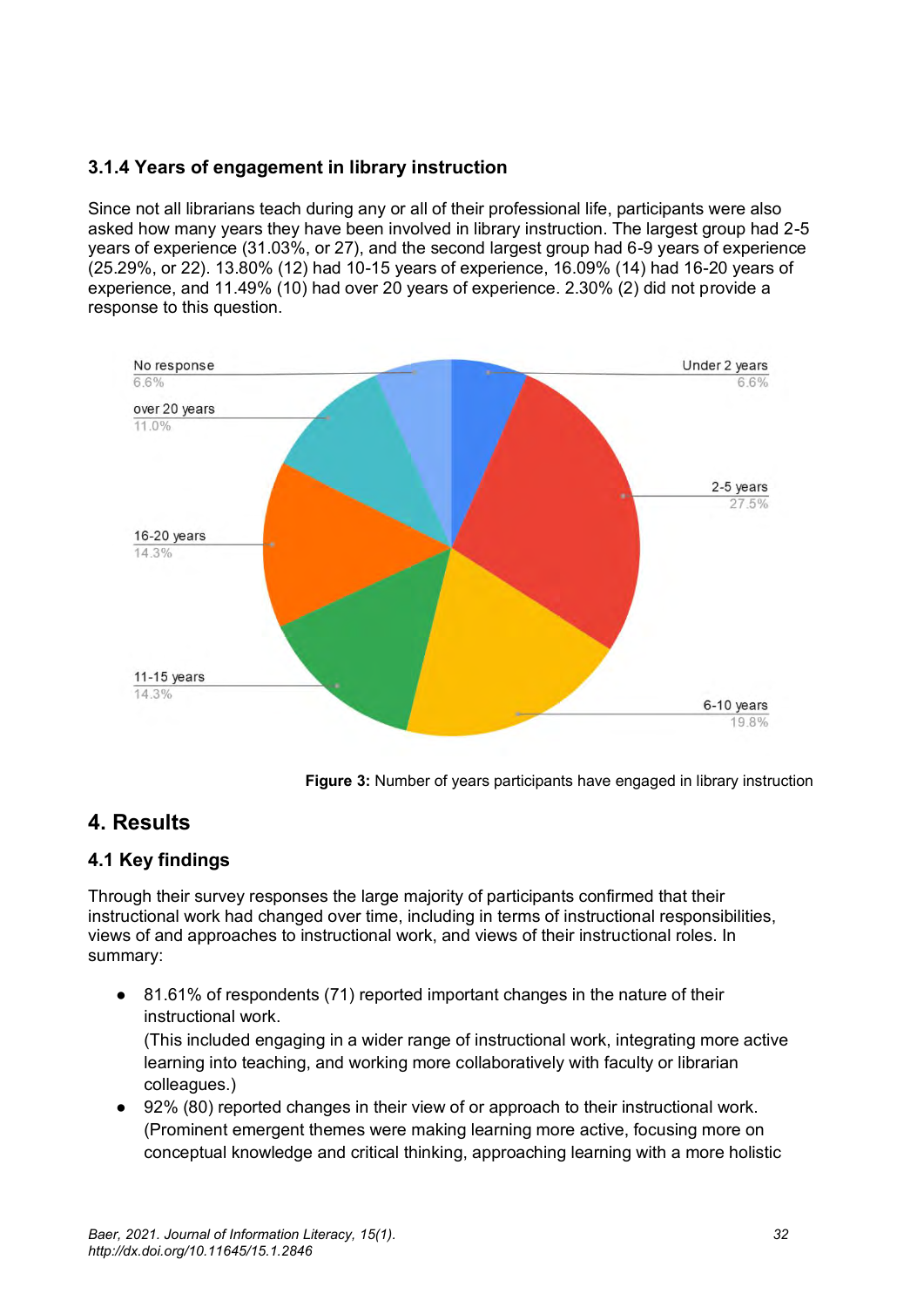view of students and learning, being more flexible and experimental in teaching, and feeling more confident.)

- 67.82% (59) reported important changes in their view of their instructional role. (Prominent emergent themes were having greater trust in their own expertise, being more partnership-oriented, recognizing limitations of library and one-shot instruction and managing expectations, and being more aware of contextual and structural factors that influence library instruction.
- 71.26% (62) of participants identified as teachers. 14.94% (13) indicated that they do not identify as teachers, and 13.79% (12) expressed ambivalence about ascribing the term 'teacher' to themselves. Of those who expressed ambivalence about a teacher identity, over half (58.33%, or 7) indicated that teaching was not their primary role and/or that they instead identified with a different professional title such as 'librarian', or in some cases 'educator'.

Though each respondent's experiences and pedagogical approaches are unique, common overarching themes also emerged from the participants' responses. These include:

- Participants' teaching approaches becoming more student-centered, more interactive, and more collaborative over time
- Participants' teaching approaches becoming more flexible, unscripted, and spontaneous over time
- Participants' growing confidence and ease in their instructional roles
- Variations in the extent to which participants identified as 'teachers', ranging from strong identification to ambivalence to non-identification
- Variations in participants' relationships to faculty and other educators, sometimes characterized as collaborative and mutually beneficial and sometimes described as challenging or restrictive
- The importance of institutional and library context and culture in one's experience of their teaching role

These themes often surfaced in participants' responses to numerous survey questions. Because these themes reflect participants' self-articulated thoughts (rather than concepts or terms that were presented to participants) and because participants' responses were limited to brief survey responses, it is likely that the emergent themes expressed in this study's coding could be ascribed to a larger number of participants' experiences than is evident in these findings. The emergent themes provide a useful starting point for exploring aspects of pedagogy that librarians view as particularly important.

# **4.2 Overall findings**

A fuller examination of the responses to each survey question provides deeper insight into the emergent themes. Some of these themes are evident across responses to various questions, as is explored in the Discussion section.

# **4.2.1 Types of instructional work**

The first two survey questions asked participants about 1) the types of instructional work in which they had been involved during their library careers and 2) if/how those instruction-related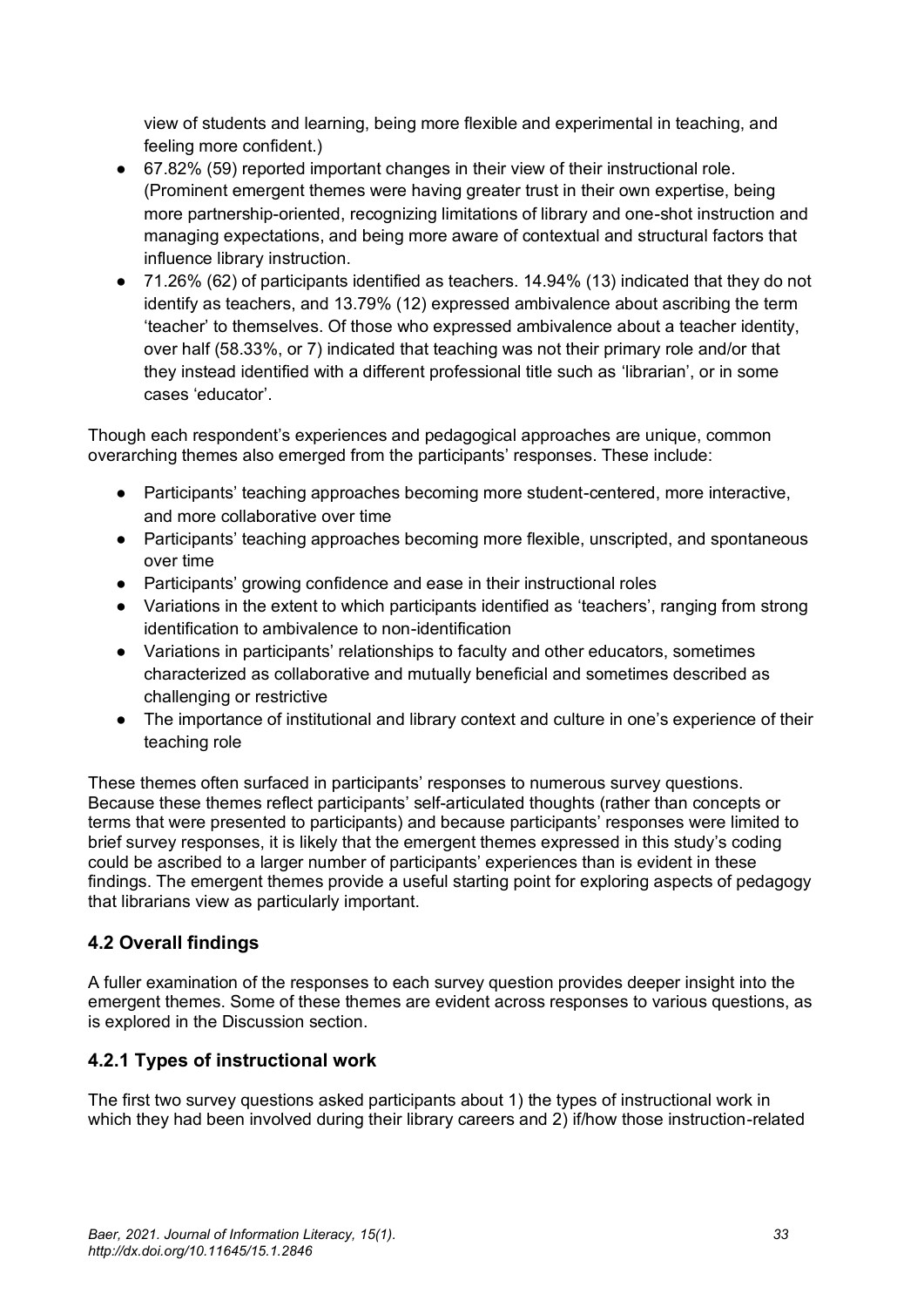activities had changed during their library careers. Participants' reported engagement in instructional activities as follows [Figure 4]:

- Librarian-led instruction sessions for credit courses ('one-shots'): 95.4% (83)
- Librarian-led student-centered workshops (not tied to a credit course): 81.61% (71)
- Librarian-led faculty- or researcher-centered workshops: 63.22% (55)
- Creation of online learning objects: 88.51% (77)
- Collaborative assignment or course design: 63.22% (55)
- Instruction-related consultations for teachers/faculty: 64.37% (56)
- $\bullet$  Credit IL course: 18.39% (16)
- Other: 16.09% (14)



**Figure 4:** Types of instructional work in which participants have been involved

# **4.2.2 Changes in types of instruction activities**

The large majority of respondents (81.6%, or 71) indicated that the types of instruction-related activities in which they engage had changed during their library careers, while 14.94% (13) reported that these activities had not changed. 2.99% of participants (2) did not respond to this question [Figure 5]. It is not entirely clear from the survey respondents to what extent these changes can be attributed to individuals' gained experiences or to shifts in instruction librarianship as a whole, though the responses make clear that both individual factors and broader shifts in the profession play important roles.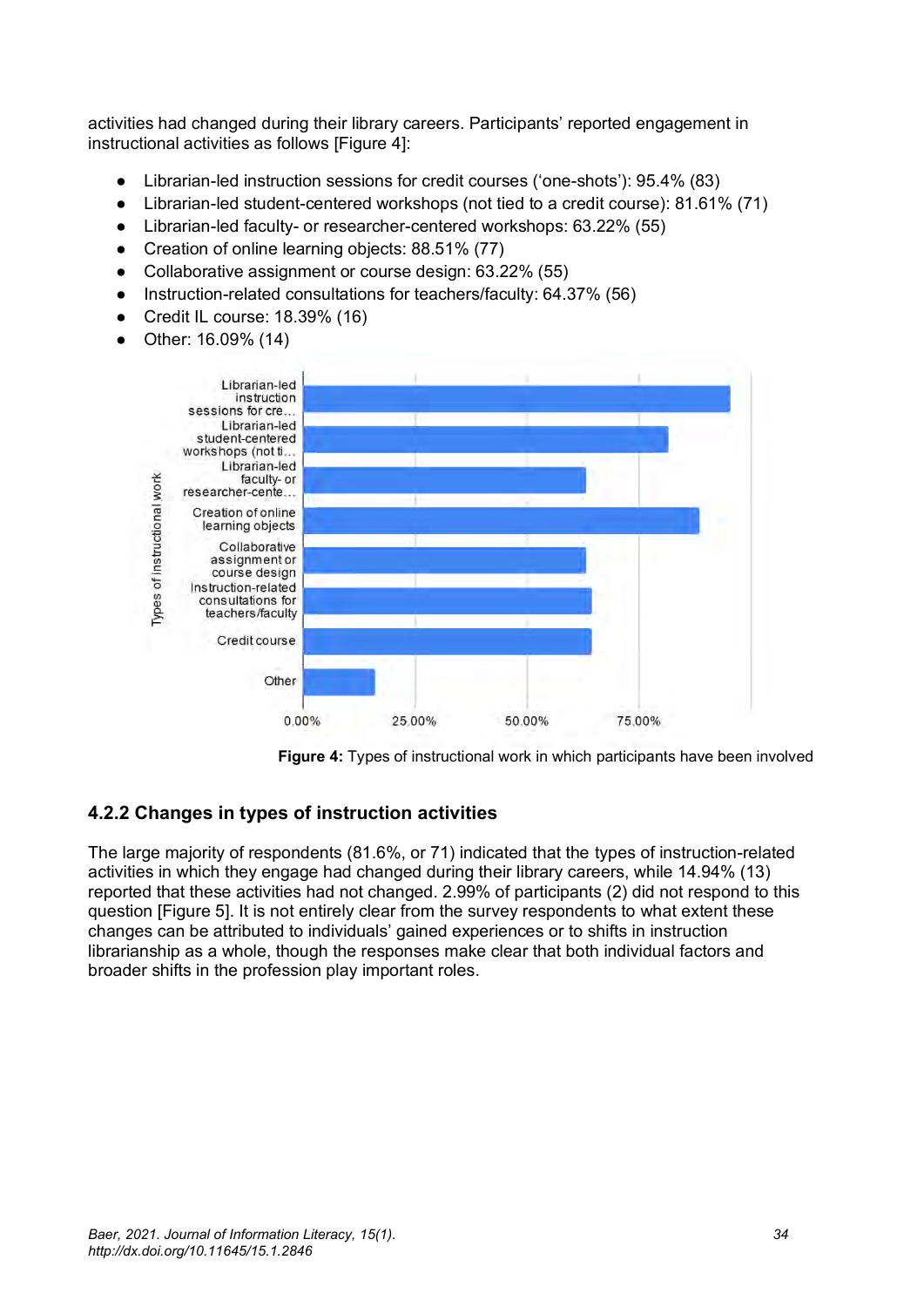

**Figure 5:** Reported changes to nature of instructional work during library career

Of those who stated that their instruction-related activities had changed during their library careers, themes that emerged could be categorized in two main ways: 1) activity type and 2) the librarian's conceptual or cognitive approach to activities.

# **4.2.3 Activity type**

Of those who affirmed changes in their instruction-related activities (81.6%, or 71), 35.21% (25) described that work as having expanded to a wider range of activities. A number of respondents (12.68%, or 9) noted that their instructional activities varied due to a change in their job position and/or in their workplace institution. Numerous participants identified increased involvement in two particular types of instructional activities: creating online tutorials/resources (18.31%, or 13) and course/assignment design (14.08%, or 10) [Figure 6].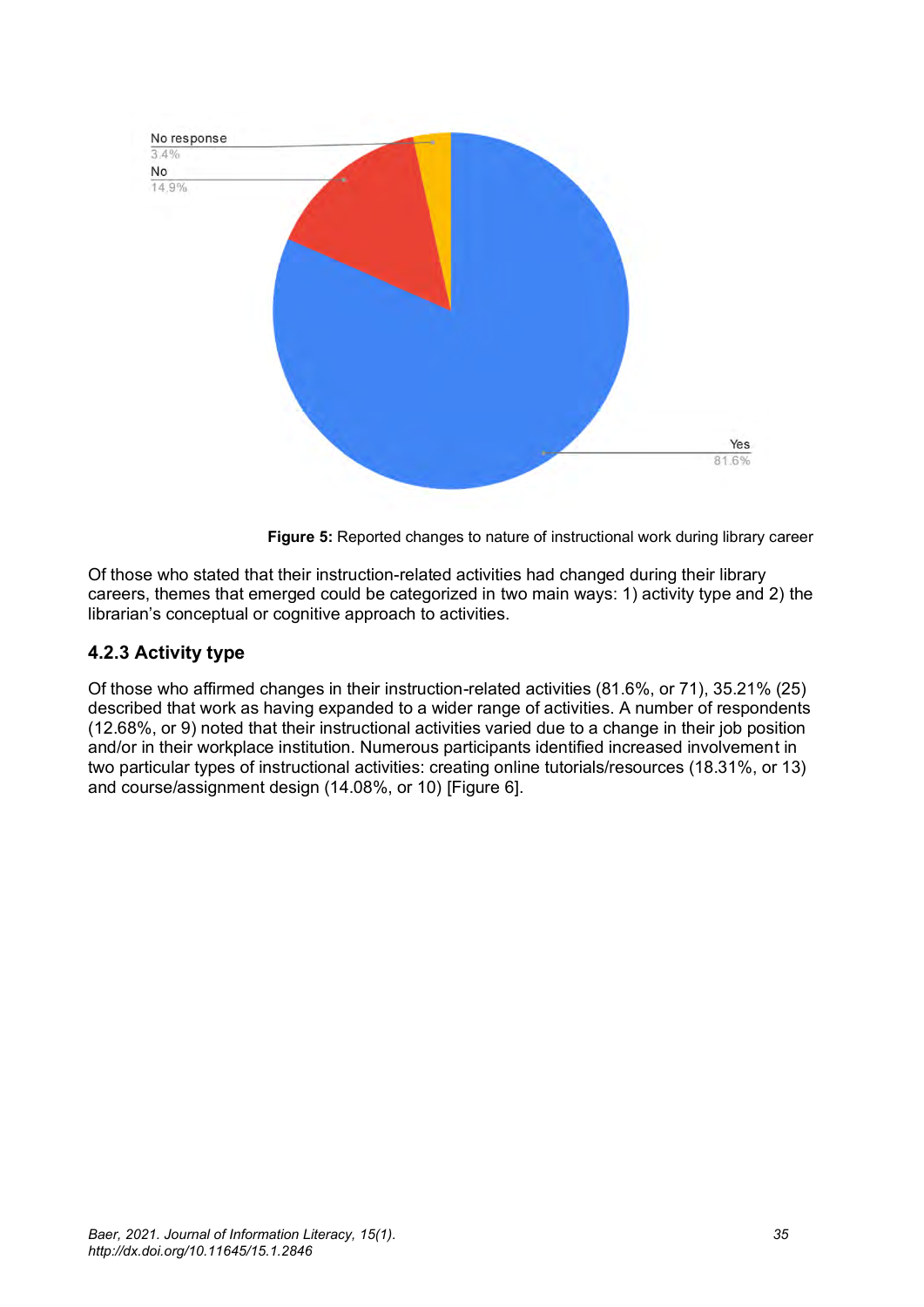

**Figure 6:** Nature of the changes to instructional work during library career

### **4.2.4 Conceptual or cognitive approach to activities**

Of those who reported changes in the type of instruction work they do (81.6%, or 71), many described changes not just in activity type, but also in their instructional approach [Figure 7]. The most prominent emergent themes were:

- More collaboration with other educators or librarians 32.4% (23)
- Incorporation of more active learning 30.99% (22)
- Increased use/importance of technology 16.9% (12)
- More tailored/context-specific instruction 16.9% (12)
- More pedagogically informed approach 15.49% (11)
- Dialing back on amount of direct instruction from librarian /seeking more sustainable and scalable teaching approaches 12.68% (9)
- Greater emphasis on critical thinking and/or source evaluation 8.45% (6)

Again, the reasons for these shifts are likely due to a combination of factors, including individual teaching experience and changes in the profession.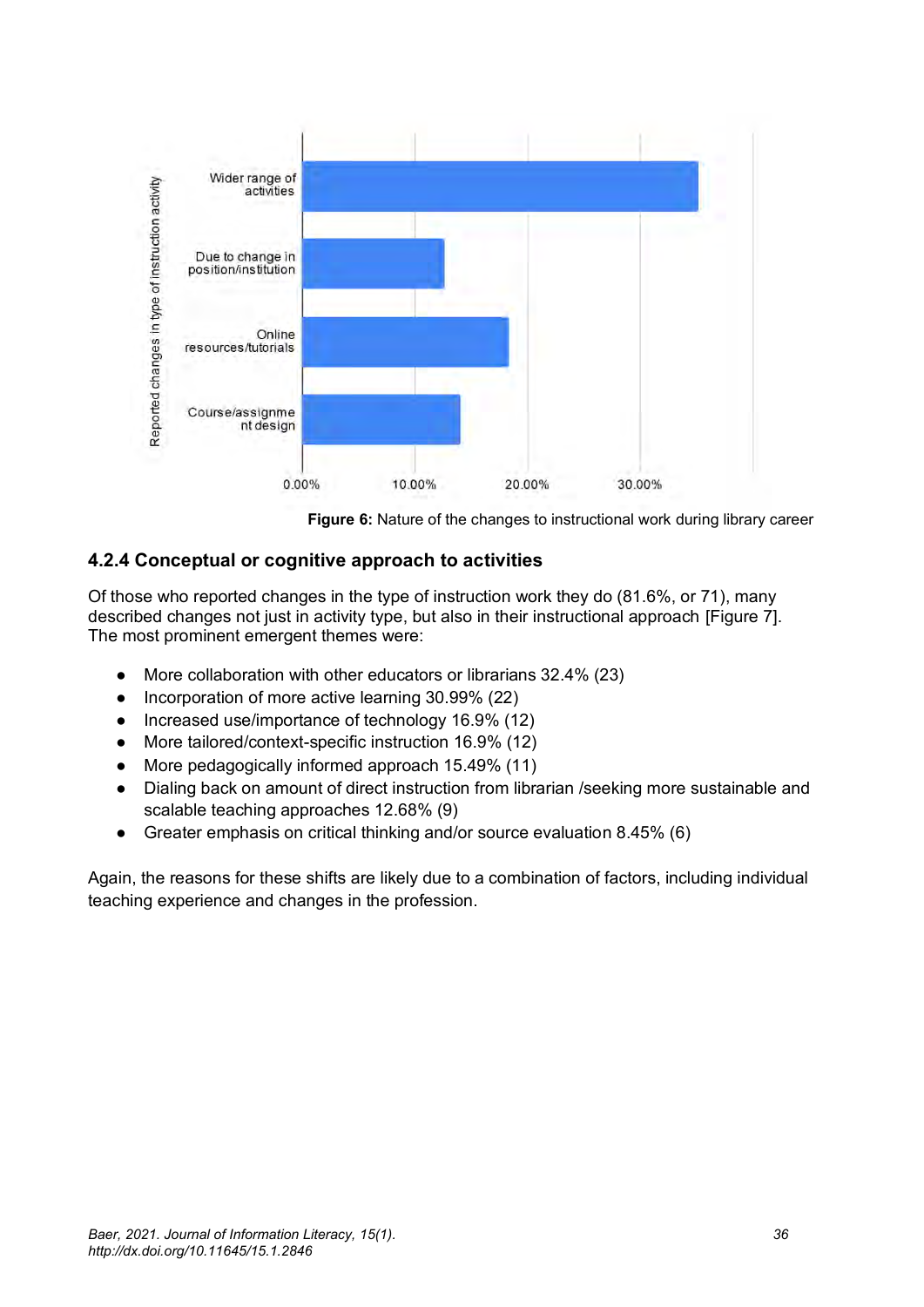

**Figure 7:** Changes in the conceptual or cognitive approach to instructional work during library career

Many of these themes are mirrored in responses to later survey questions, and in particular in responses to the subsequent question about changes in participants' views of or approaches to IL instruction.

### **4.2.5 Changes in view/approach to IL instruction**

In response to the question 'Has your view of or approach to teaching information literacy changed in certain ways during your library career? If so, how?', the majority of respondents (92%, or 80) answered in the affirmative. 4.6% (4) answered no, and 2.3% (2) provided no response [Figure 8].



**Figure 8:** Reported change in instructional view or approach during library career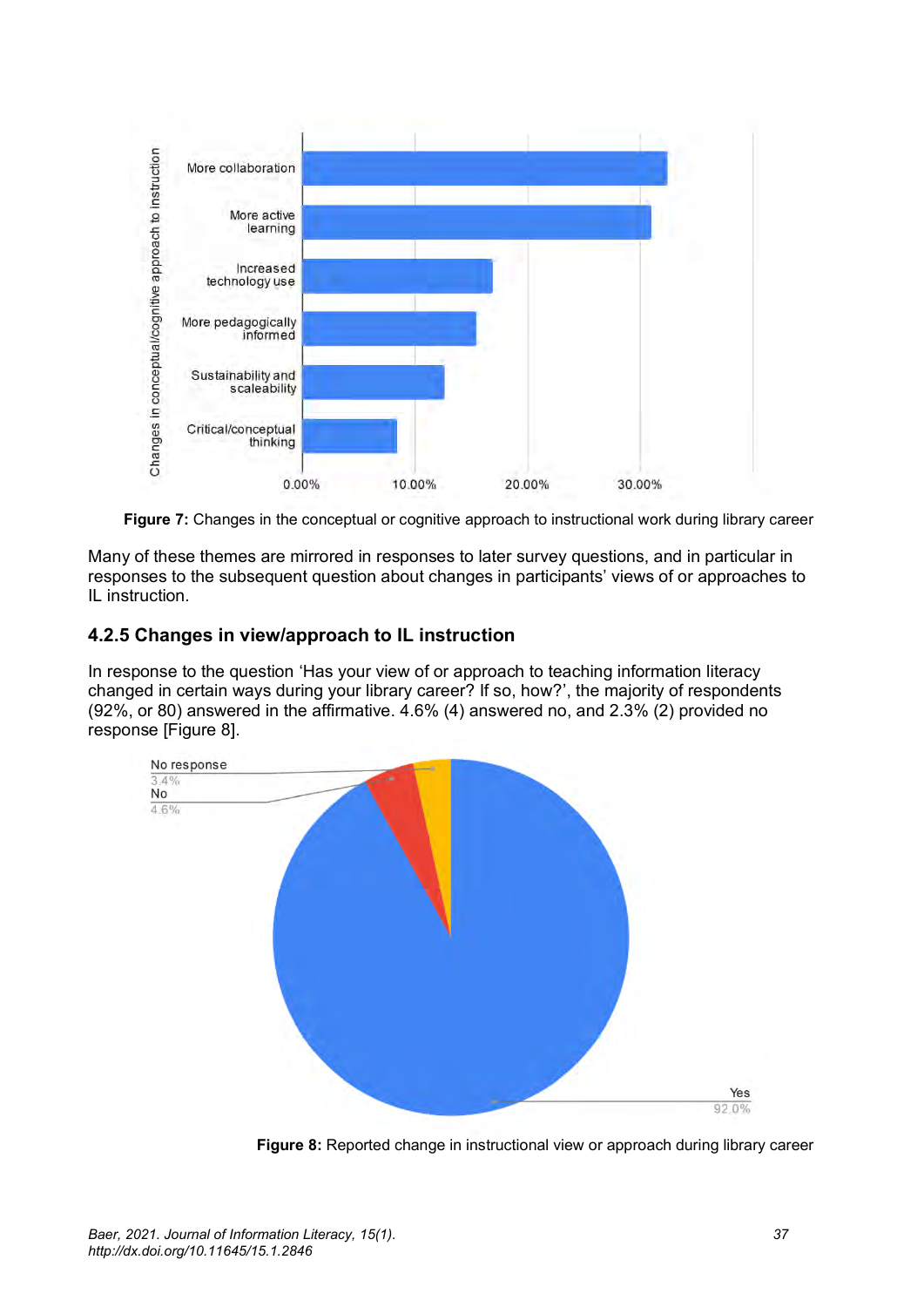Among those who responded 'yes', the most salient emergent themes are listed below [Figure 9]:

- More active (20.69%) (18)
- More conceptual/critical thinking 19.54% (17)
- More holistic view of learning/focus on integration of IL 14.94% (13)
- More flexible/experimental 13.79% (12)
- More confident 9.2% (8)
- More collaborative 8.05% (7)
- Recognizing barriers to meaningful teaching  $4.6\%$  (4)



**Figure 9:** Nature of changes in instructional view or approach during library career

### **4.2.6 Changes in view of instructional role**

#### *Has your view of your instructional role changed in certain ways during your library career? If so, how?*

The majority of participants (67.82%, or 59) indicated that their view of their instructional role had changed over the course of their library career, while 17.24% (15) stated that it had not shifted. 2.3% (2) responded both 'yes' and 'no' to this question, 2.3% (2) who were newer to librarianship indicated that their view of their instructional role had not yet changed (suggesting that this may still occur as they gain more experience), and 1.15% (one) responded that they were unsure. 9.2% (8) of the participants did not respond to this question [Figure 10].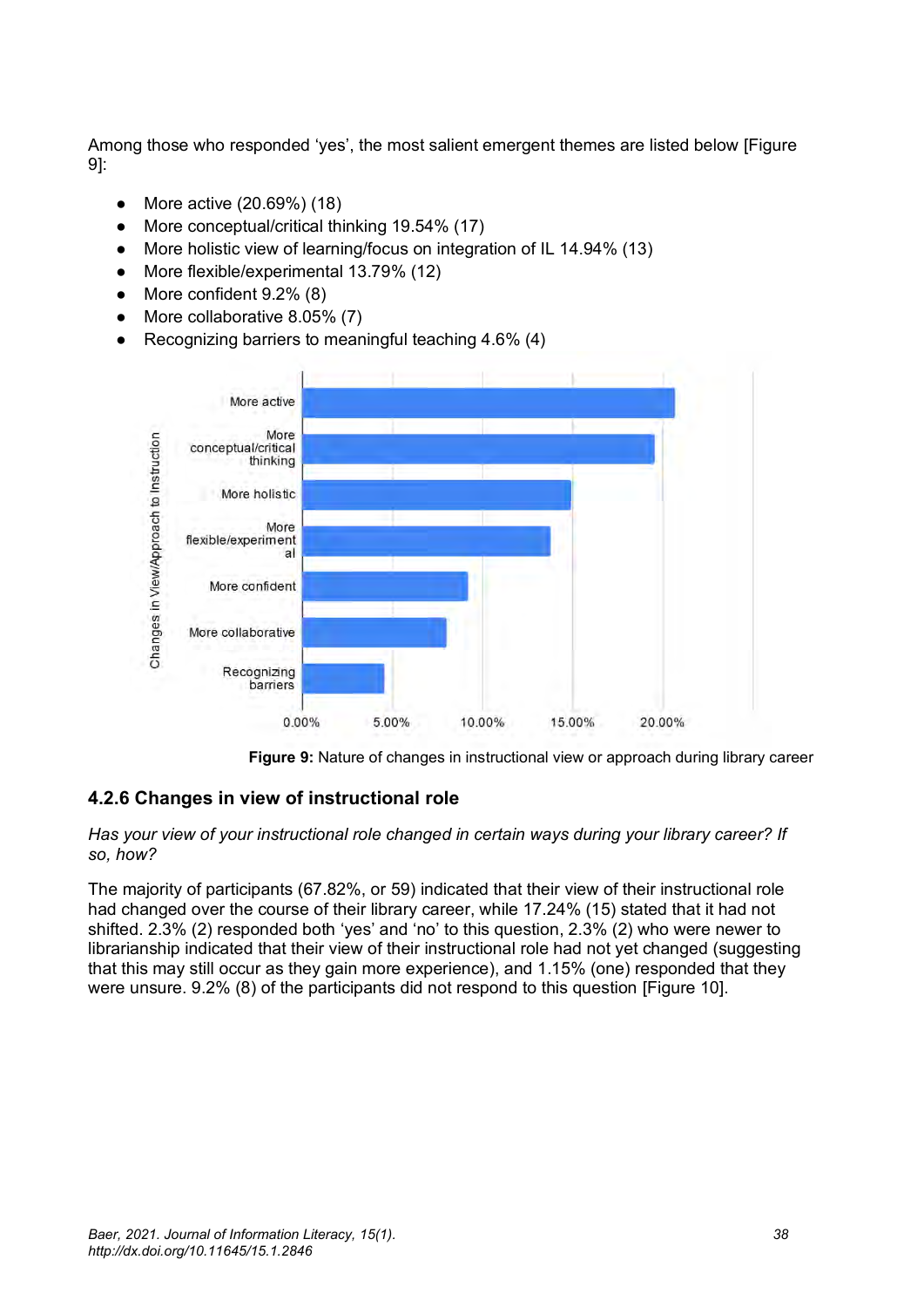

**Figure 10:** Reported changes in participants' view of instructional role

Of the 18.4% (16) of respondents who indicated that their view of their instructional role had not changed, 43.75% stated that they have always viewed teaching as essential to their work. It is also worth noting that of those who stated that their view of their instructional role had changed, 9% (6) indicated that this was due to a change in their job position and/or institution (not necessarily an internal shift in one's view of their teaching role, but rather a change defined primarily by external conditions).

Among those who affirmed that their instructional roles has changed (67.82%, or 59), prominent themes were as follows [Figure 11]:

- Trust in one's own expertise (38.98%) (23)
- Being more partnership-oriented (35.59%) (21)
- Increased awareness of contextual or structural factors (25.42%) (15)
- A more holistic view of teaching and learning (16.95%) (10)
- A sense that non-librarians do not recognize librarians' teaching roles (13.56%) (8)
- Being less concerned with status and others' perceptions (11.86%) (7)
- Being a coach and/or co-learner (10.17%) (6)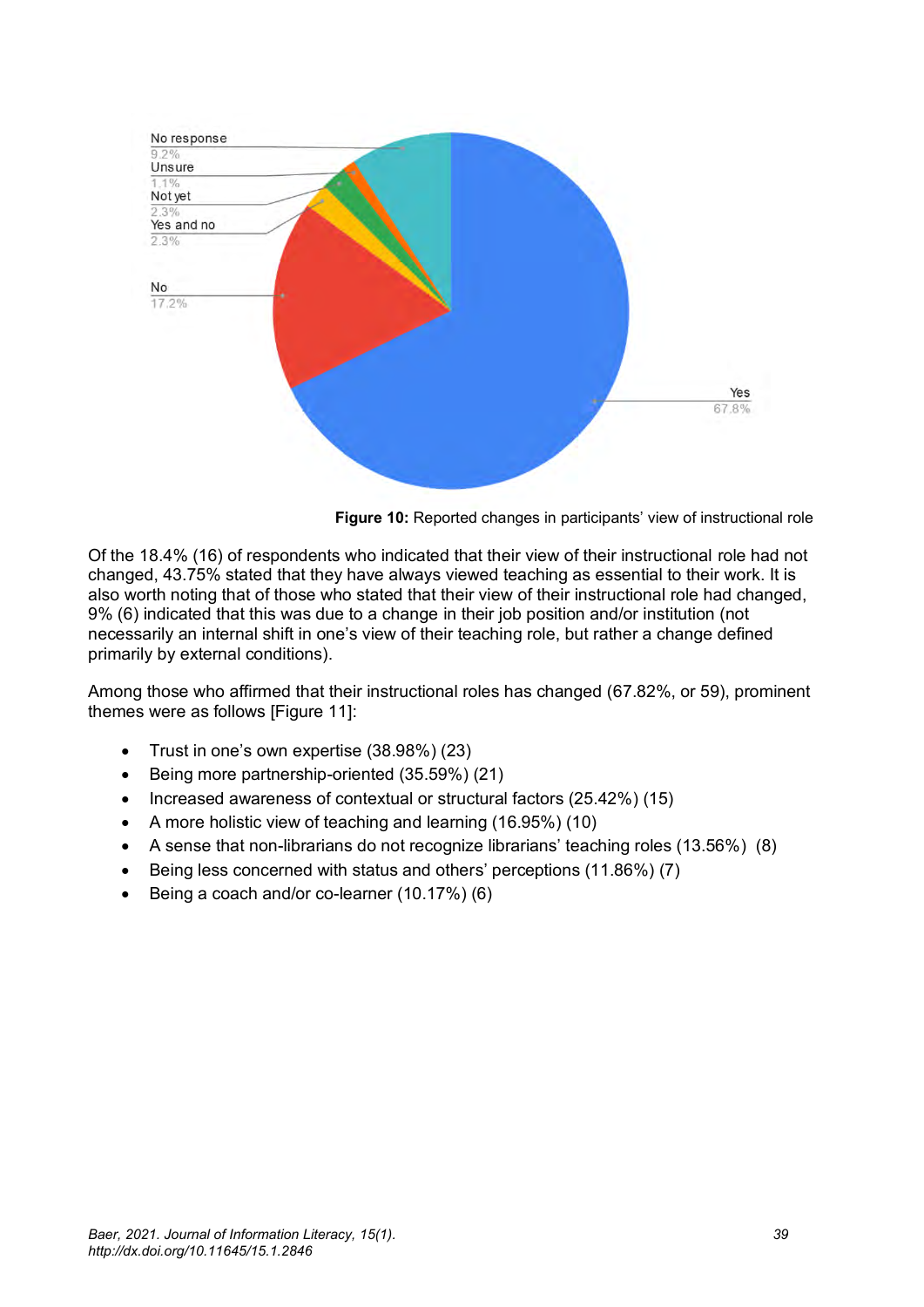

**Figure 11:** Themes among reported changes in in participants' view of instructional role

# **4.2.7 Do you identify as a teacher?**

The majority of respondents (71.26%, or 62) indicated that they identify as a teacher, in comparison to 13.79% (12) that did not and 13.79% (12) who expressed ambivalence with the term [Figure 12].



**Figure 12:** Responses to the question 'do you identify as a teacher?'

Of those who identified as teachers, 72.7% (16) expressed noticeable enthusiasm in their responses, 18.2% (4) articulated reservations about the term, and 9.1% (2) stated that their identification as teachers had developed over time.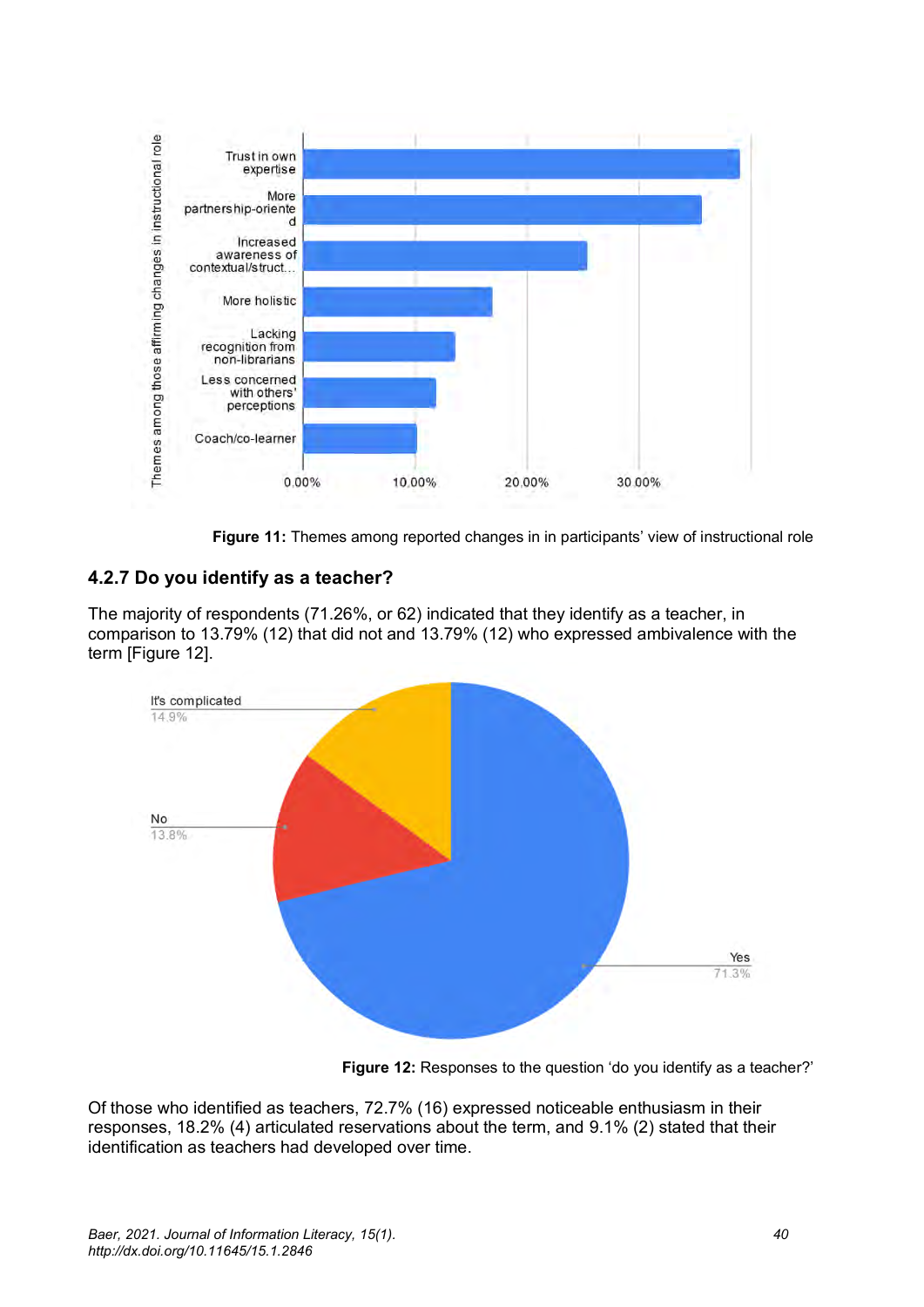

**Figure 13:** How emphatically do participants identify as a teacher?

Of those who expressed more ambivalence about a teacher identity than identification (reflected in the 'It's complicated' category), almost half (46.15%, or 6) indicated that teaching was not their primary role and/or that they instead identified with a different professional title such as 'librarian', or in some cases 'educator'. Participants' responses to this question illustrate that while many and perhaps most instruction librarians identify strongly with their teaching role, engaging in the act of teaching does not necessarily equate to identifying as a teacher. The ambivalence about the title of 'teacher' that some participants expressed aligns with research on teacher identity in general and research on librarians' teacher identity specifically: engaging in the act of teaching often but not always coincides with identifying as a teacher (Walter, 2008; McKinney & Wheeler, 2015; Julien & Pecoskie, 2009; Austin & Bhandol, 2013).

# **5. Discussion**

As noted in the Introduction, this study was driven by the following research questions:

- How have the instruction-related activities of academic librarians as individuals and as a collective changed or persisted over time?
- How have academic librarians' approaches to and views of their instructional work changed or remained constant over time?
- $\bullet$  How do academic librarians identify or not identity as 'teachers'?

As suggested previously, these changes might be attributed both to individual experiences and to broader changes in library instruction and higher education. The extent to which one's teacher development can be attributed to individual experiences vs. to broader professional/sociocultural shifts cannot be neatly disentangled. For example, as the nature of academic librarians' instructional activities has expanded along with changes in library and IL programming, librarians gain experience with different aspects of teaching and learning. These experiences are likely to influence their individual and their shared pedagogical perspectives and approaches, as well as their teaching identities. Acknowledging the roles of individual, collective, and environmental factors may help in investigating the conditions that influence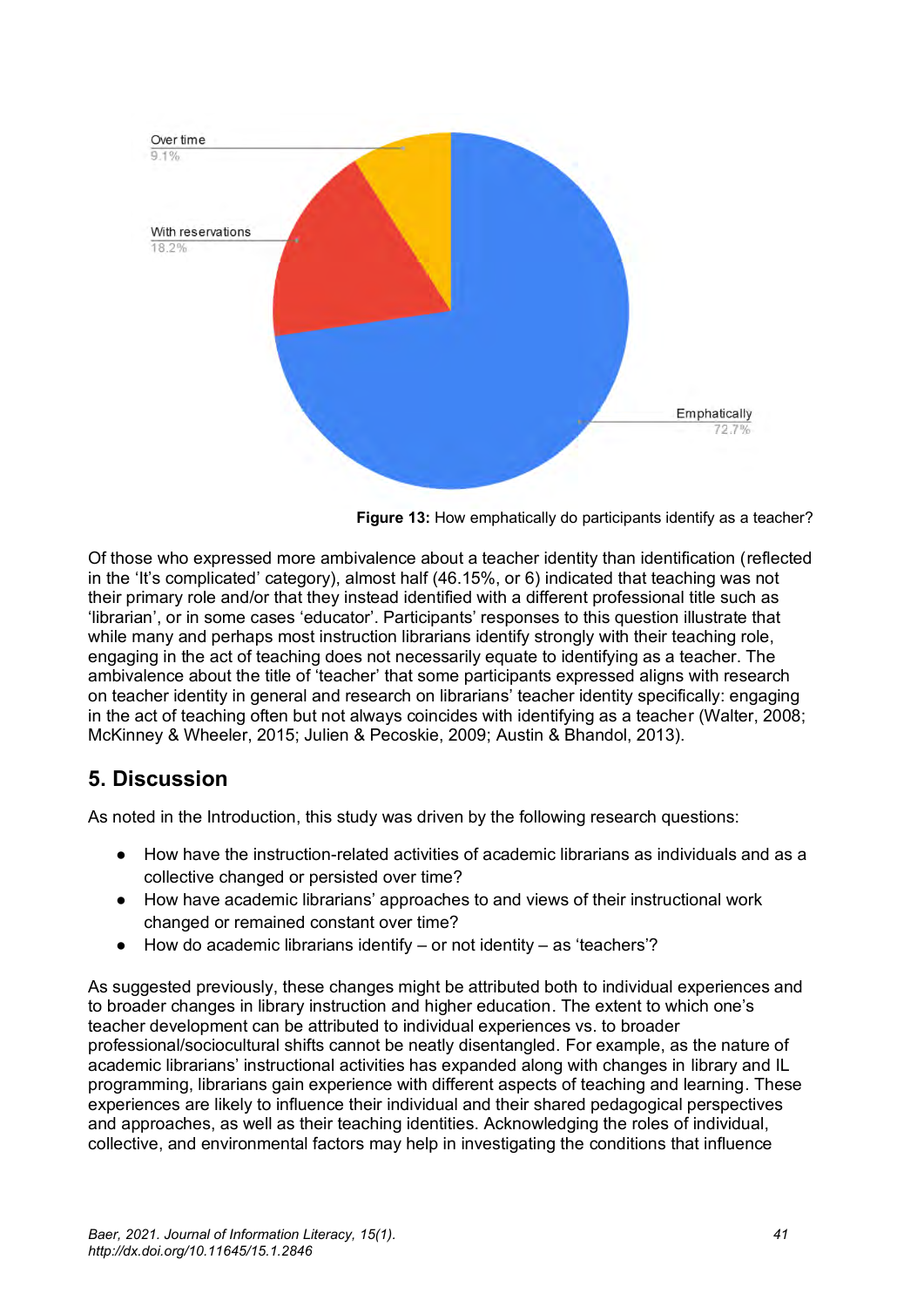librarians' teaching activities, perspectives, and roles. That said, participants' responses frequently suggested that experience gained over time was one of the most important factors in participants' teacher development. This point is discussed further throughout this section.

### **5.1. Instruction-related activities**

*How have the instruction-related activities of academic librarians as individuals and as a collective changed or persisted over time?*

It is evident across responses to several survey questions that a large portion of the participants' have become engaged in a wider range of instructional activities over time. The nature of these instructional activities and participants' approaches to them often involve a higher level of collaboration with other educators. At the same time, many respondents reported being involved in instructional work that can involve a considerable amount of autonomy and choice, such as teaching credit-bearing IL courses and creating online learning objects. 'Oneshot' library instruction continued to be the most common instructional activity (with 95.4% indicating engagement in one-shots), though some participants commented on the limitations of stand-alone library sessions and the need to further grow more sustainable and scalable models for IL education. (12.68% of respondents (9) remarked on their efforts to scale back on the amount of direct librarian instruction and the need for teaching approaches that are more sustainable than one-shot instruction.) A wide range of instructional activities is also evident in Ducas et al.'s (2020) librarian survey, in which classroom teaching was the most widely reported instructional activity (78.42% of respondents), while respondents also engaged in numerous other teaching activities (for example, one-on-one teaching - 74.74%, tutorial creation - 48.42%, teaching workshops for faculty - 47.37%, copyright consultation - 43.16%, short videos and screencasts - 38.95%, online learning - 38.42%, participation in course management systems - 36.32%, instructional design - 24.74%).

### **5.2 Instructional approaches and views**

*How have academic librarians' approaches to and views of their instructional work changed or remained constant over time?*

While the survey question about librarians' approaches to and views of their instructional work most directly relates to this question, participants' descriptions of their instructional activities and instructional roles also provide insight into this question. Those newer to instruction librarianship (under 2 years of experience as a library staff or faculty member) reported less change in their view and approach; otherwise there was not a clear correlation between years of experience and view of IL instruction or of librarians' instructional roles.

Participants frequently expressed a shift toward more active learning; collaboration with other educators and at times with students; and a deepened understanding of pedagogy that often coincided with a more holistic and integrated approach to teaching and learning. Often greater trust in one's own teaching expertise and an eagerness and ability to be more flexible and experimental in one's teaching accompanied these changed approaches.

Though many participants expressed enthusiasm about teaching and learning, four expressed frustrations with barriers to deeper student learning and to librarians' opportunities to support that learning. More in-depth research interviews like those from Walter (2008), Julien & Pecoskie (2009), Austin & Bhandol (2013) suggest that such frustrations are common and more pervasive than is reflected in this study's survey responses.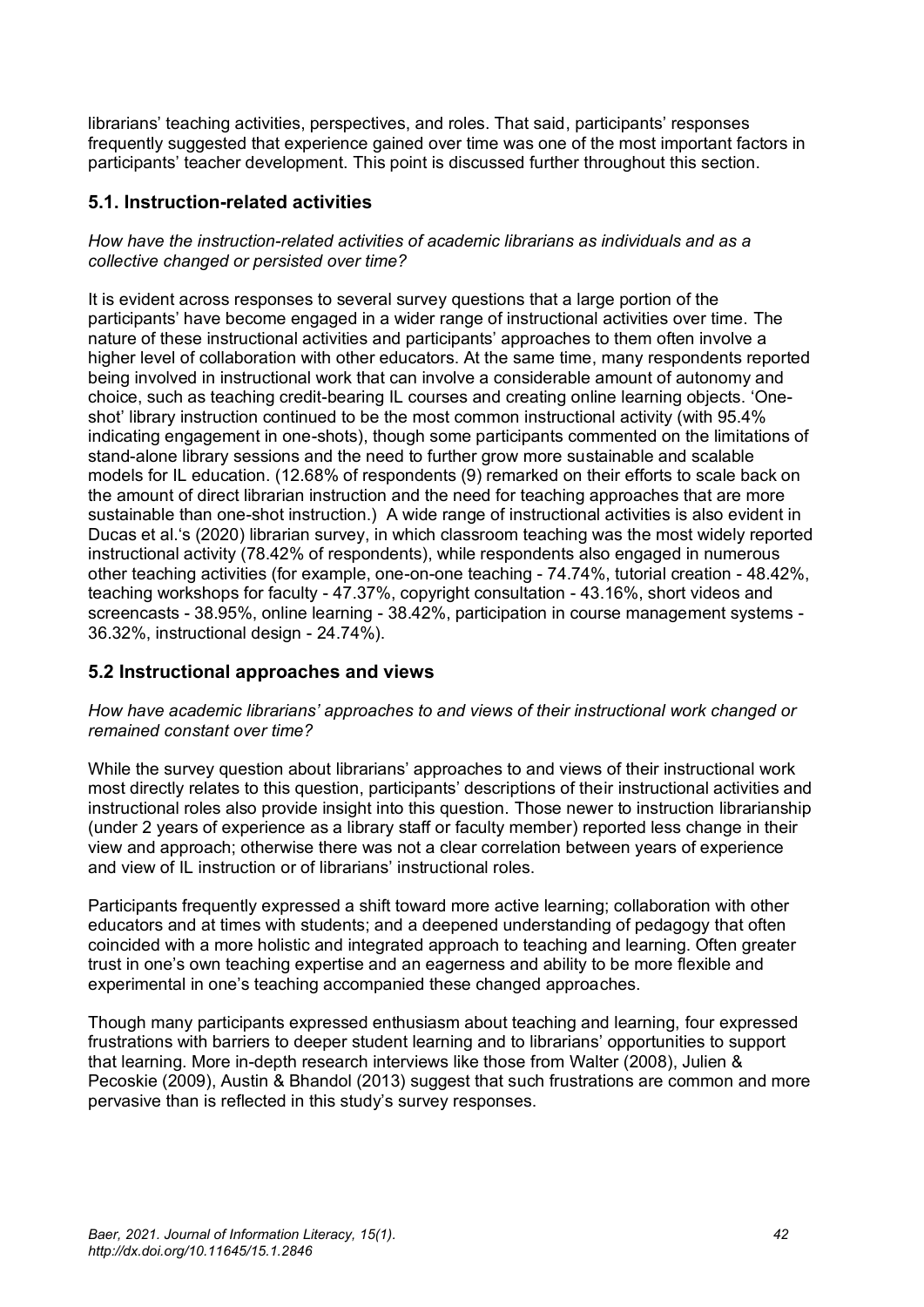Some participants who articulated frustrations with the constraints of their instructional roles appeared to navigate challenges through simultaneous acknowledgement of limitations and flexibility in response to their circumstances. (This is evident in the responses of ten of the fifteen participants who described their changed views of their instructional roles in terms of awareness of contextual or structural factors.) The capacity to work within and around limitations is in keeping with Fisher-Ari and Lynch's (2015) findings about pre-service teachers' conceptions of curriculum and curriculum development, which, as discussed previously, were characterized as existing along two continua: teacher agency and pliancy. In their study those pre-service teachers who appeared to have developed a greater sense of agency recognized external conditions that were outside of their control, while also responding flexibly to developing and implementing curricula in order to achieve their instructional goals. The recognition of external factors and flexibility in response to those conditions also reflects Priestley et al.'s ecological view of teacher agency, according to which agency is dynamic, 'an emergent phenomenon of the ecological conditions through which it is enacted' (p. 3).

### **5.3 Instructional approaches and roles**

Responses to the questions about changes in participants' instructional views and approaches and changes in their instructional roles provided particularly rich insight into participants' teacher development. Responses to each of these questions therefore deserve further analysis.

### **5.4 Trust in own expertise**

The most common theme in response to this survey item, greater trust in one's own expertise (evident in 34.28%, or 23 of the responses), appears key to many librarians' sense of agency, purpose, and satisfaction in teaching. Galoozis's (2019) interviews with instruction librarians similarly indicate the importance of trusting one's own expertise: among the key factors to interviewees' adopting new instructional practices was a sense of autonomy in the classroom (p. 1041), which one might expect to coincide with confidence in one's teaching.

In this study trust in one's expertise also appeared to be valuable for collaborating with faculty and navigating the challenges of collaboration. Greater trust in one's expertise was frequently reported alongside being partnership-oriented (co-occurrence in 14 responses) and being less concerned with others' perceptions of oneself (co-occurrence in 6 responses). As one participant stated,

*As I've become a mid-career librarian, I've realized that I am also a subject matter expert in IL [information literacy] who is a really good instructor, and when I work with faculty, my approach is that we are an instructional team, and that IL content is just as important as the other course content.*

Another librarian considered how their frustration with the common perception among instructors of library instruction as limited to database demonstrations has more to do with those instructors' limited knowledge of IL and librarians' work than with the actual potential of IL education:

*I also have begun to realize how little outside disciplines know about the depth of expertise librarians have. My theory is that instructors ask for database demos not because they find them effective but because they don't know what else to ask for.*

Such comments suggest that for at least some participants trust in their expertise strengthens their ability to collaborate with faculty and students while also managing uncertainties and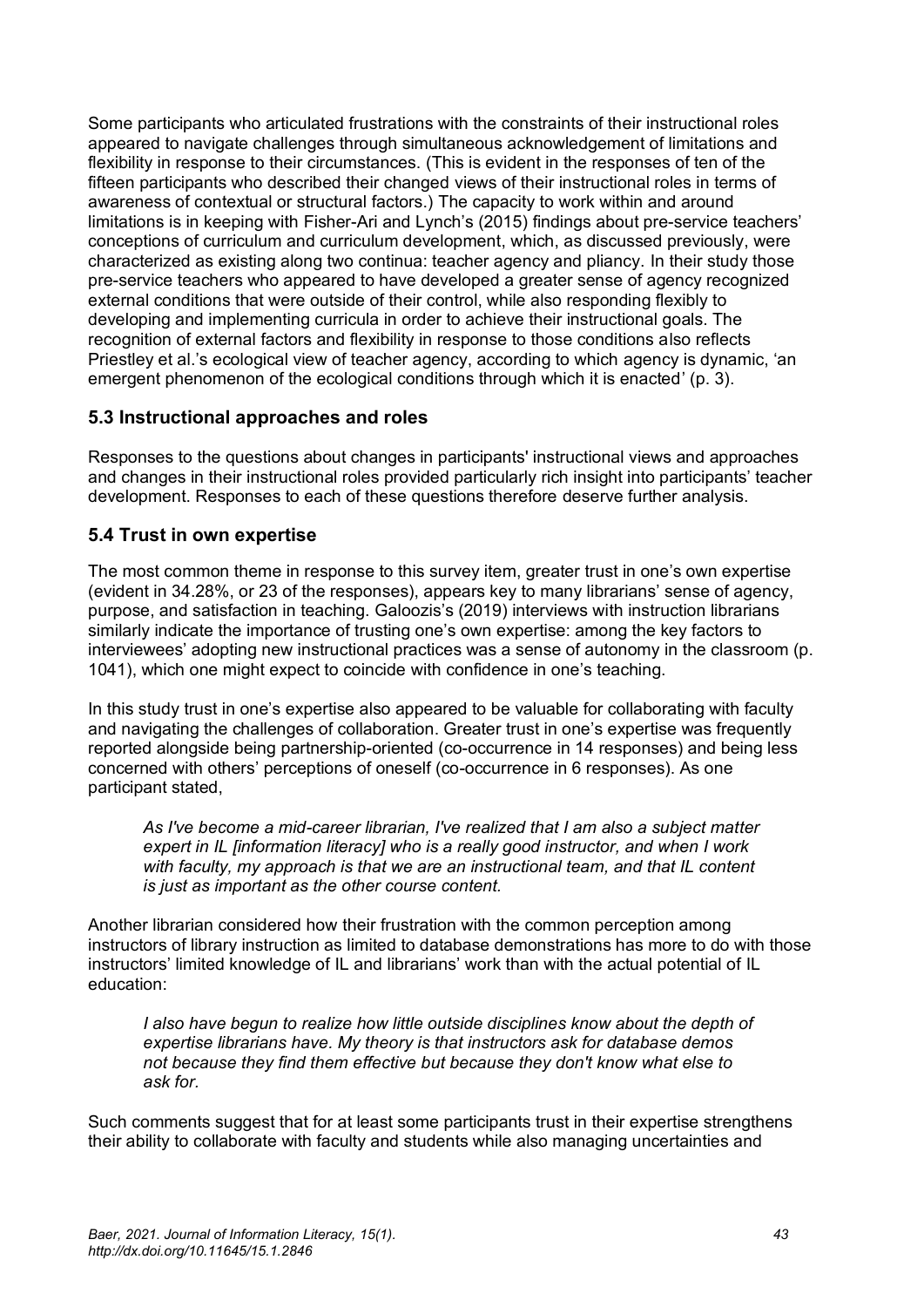challenges of outreach and partnership building. Trust in one's own expertise is likely to provide a sense of security that enables one to recognize the many internal and external factors that influence their teaching, while simultaneously collaborating with faculty and students.

### **5.5 Ambivalence**

But not all respondents expressed overall positivity about navigating the challenges of library instruction. A less encouraged tone was apparent in some respondents' expressions of ambivalence about their teaching roles and their levels of teaching expertise. (Again, 13.79% of respondents (12) expressed ambivalence about ascribing the term 'teacher' to themselves.) Such comments usually implied a sense of lacking agency, even when participants did view themselves as possessing relevant expertise. Consider the following statements:

*I go back and forth between feeling like a guest in someone else's classroom with little autonomy and a professional in my own right who can set standards for how and what I will teach.*

*Only insofar as I see what is possible in other libraries and realize it will not be possible in my environment, but due to chronic budget / leadership issues.*

The frustration that these participants express, which appears to be tied in part to role ambiguity and role conflict, is reminiscent of Shupe & Pung's (2011), Ennis's (2005), and Affleck's (1996) work on librarian burnout, as well as of previously discussed interviews with librarians about their instructional roles and identities (Walter, 2008; Julien & Pecoskie, 2009; Austin & Bhandol, 2013; McKinney & Wheeler, 2015).

Some participants who expressed frustration with the limitations of their instructional work nonetheless found value in particular aspects of that work. One librarian reflected,

*I have recognized my limitations in the classroom. One-shots are not effective in addressing all aspects of information literacy. I think of what students' most immediate needs are, but I strongly encourage them to come and meet with one of us for more.*

This process of recognizing the possibilities and the limitations of different types of teaching reflects Biesta & Tedder's (2007) ecological view of agency (discussed previously), according to which 'actors always act by means of their environment rather than simply in their environment [so that] the achievement of agency will always result from the interplay of individual efforts, available resources and contextual and structural factors as they come together in particular and, in a sense, always unique situations' (Biesta & Tedder, 2007, p. 137). Again, recognizing factors that are beyond one's control may help some librarians to identify ways in which they can exercise great agency (for example and as is reflected in the above quote, encouraging students after a one-shot session to meet individually with the librarian).

### **5.6 Barriers to meaningful instruction**

While many participants expressed enthusiasm for teaching, four individuals also acknowledged frustration with the challenges of library instruction, in particular in relation to the predominance of 'one-shot' sessions and an apparent underappreciation in many institutions of IL and of librarians' roles as educators. As one respondent articulated,

*I still have to work with instructors wanting one-shots and they often don't want to collaborate on more beyond that. It is frustrating because the profession has one idea of how things should be while professors' perceptions tend to be completely*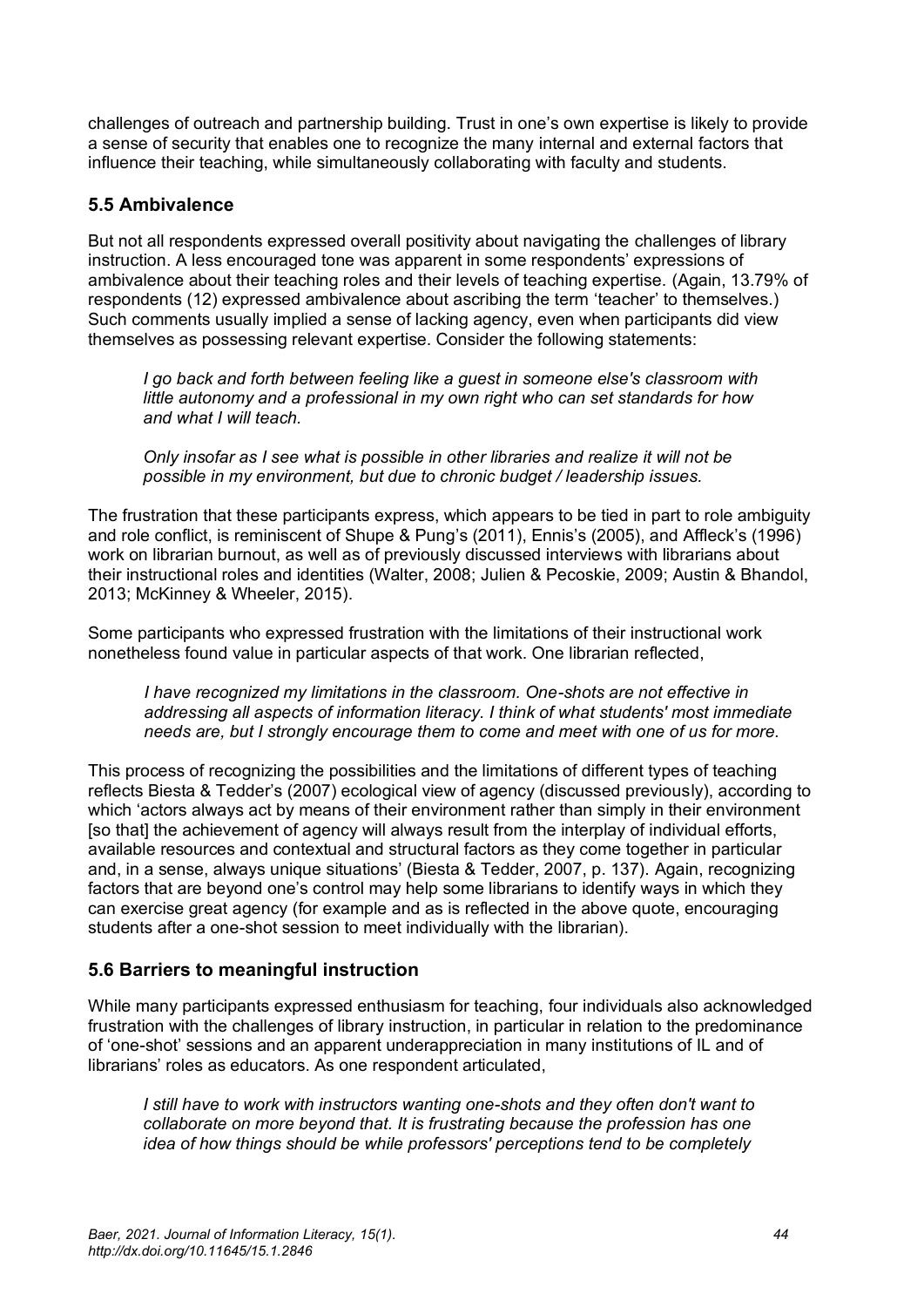*different, and the concept and term 'IL' hasn't addressed this but tells librarians to soldier on.*

Another participant similarly noted a disconnect between librarians' hopes and expectations for IL, on the one hand, and those of teaching faculty and administrations, on the other. This individual at the same time saw potential in working with those faculty and administrators who do recognize IL's value:

*Librarians as instructors are valued by some faculty and administrators and definitely not by others. We just keep struggling to connect with those who do and shake our heads at the rest.*

These responses resemble experiences of role ambiguity and role conflict that were evident in the previously discussed theme of ambivalence. Comments like these, given in response to the question of how participants' views of or approaches to instruction had changed, also relate to the subsequent survey question about if/how participants' instructional roles have changed.

### **5.7 Awareness of contextual/structural factors and managing expectations**

Recognition of contextual and structural factors that constrain librarians' instructional work, while frustrating, appeared key to some librarians' abilities to experience a sense of agency while navigating obstacles to their instructional goals. (This is again apparent in the responses of ten of the fifteen participants who described their changed views of their instructional roles in terms of awareness of contextual or structural factors.) The following librarian statements are particularly indicative of the intersecting themes of trust in one's own expertise, a partnership orientation, and a recognition of limiting contextual or structural factors:

*I can say no now. When faculty say no to me, it's not as painful as it used to be. There is relationship building, but some things are just transactional. In the beginning, I was stiff in my lesson but approachable. Now after more experience... I really see the power in my partnership with faculty. I have content and instructional technique that I can contribute to the classroom.*

*I used to think that whether a session went well or poorly was all about me as an instructor. Now I understand that while I still have a lot of agency, there are bigger systematic issues at work. For example, if a faculty member decides to schedule a library session during a day when he/she is at a conference and too early for students to start thinking seriously about their research project, how engaged students are during the session has partly to do with me, but also partly with the broader situation. I am more now that I am working against poor timing and a faculty member who has sent a clear message about the (un)importance of the session.*

These wider lenses through which to consider librarians' interactions with other instructors suggest that with increased trust in one's own expertise, many librarians also become to a healthy degree less concerned with others' expectations of them and better able to act with a sense of agency, as they balance their own pedagogical approaches and perspectives with considerations of other educators. Such comments also suggest an ecological view of agency (Biesta & Tedder, 2007; Priestley et al., 2015), through which participants recognize the numerous environmental factors that influence the possibilities and limitations for their instructional work.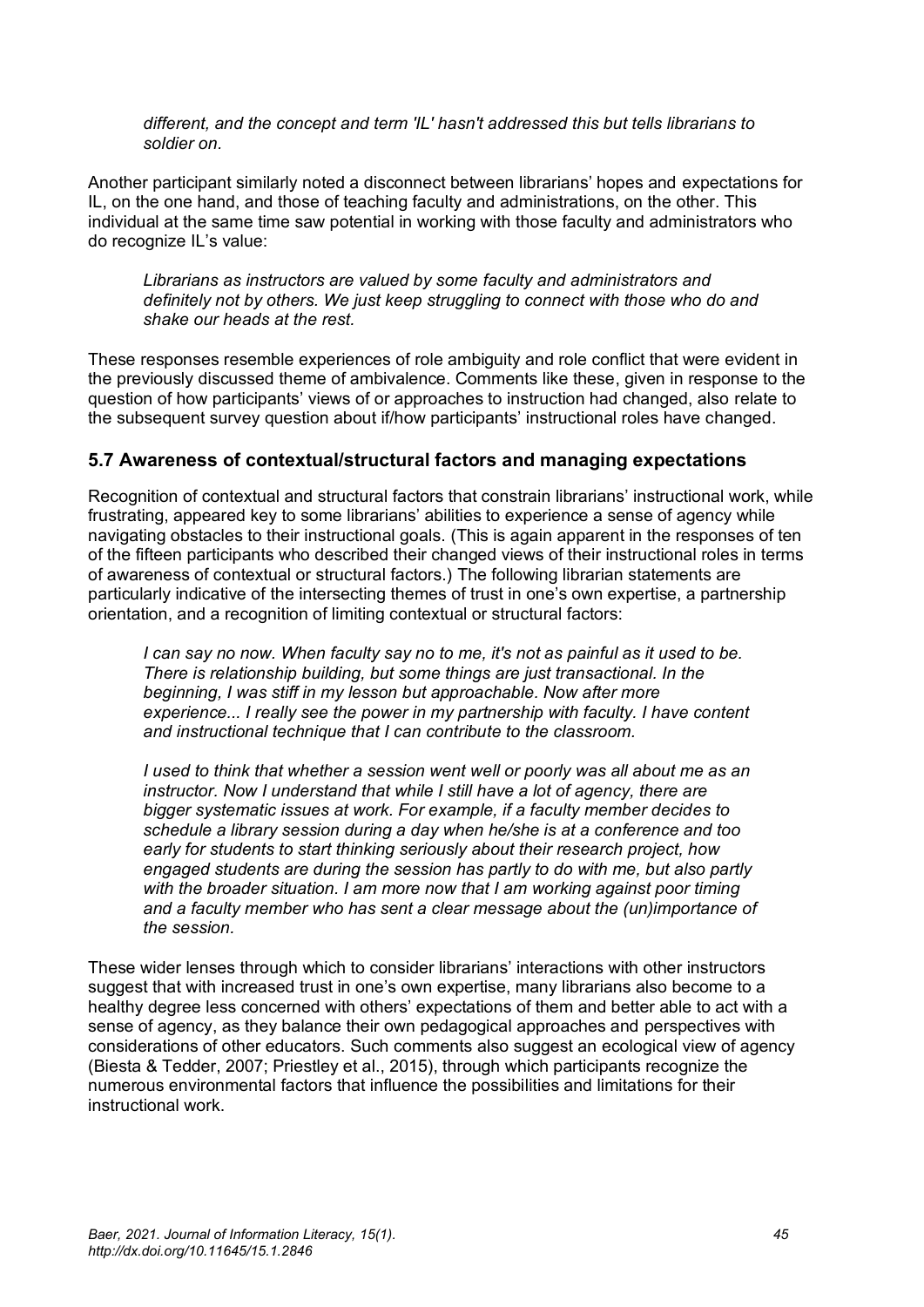### **5.8 More partnership-oriented**

Participants' recognition of the larger ecological environment in which they work was evident in an increased valuing of teaching partnerships and in a view of IL education as extending far beyond library instruction and stand-alone class sessions. As noted previously, of the 67.82% (59) of respondents who indicated that their view of their instructional role had changed, 35.59% (21) expressed being more partnership-oriented in relation to teaching and learning. The following comments express this perspective/sentiment:

*Yes. Initially, I was all about the students and teaching & learning with them. Now I see that true change will happen if I focus on faculty and engaging them in metaliteracy instruction embedded within their disciplinary instruction, so my activity may focus on assignment design, sourcing content, showing faculty tools, games, activities to teach their content along with the IL content.*

*I'm now a teaching partner. That means that I don't just come into the classroom for a one-shot and never see those students again. Instead, I work with the faculty member on pedagogy, help them design assignments, figure out how my instruction fits into the larger course, etc.*

As these comments demonstrate, participants' views of their instructional roles often intersected in important ways in both the types of instructional activities that they do and with how they view IL and teaching and learning more broadly.

The themes of collaboration and partnership were evident not only in descriptions of librarianfaculty relations, but also in librarian-student interactions. A number of respondents (six) described themselves as coaches or co-learners working alongside students, as is apparent in these comments:

*I rarely talk for more than 5-6 minutes. I prefer if possible to let the students teach[] themselves, explore more and discover.*

*It has matured through practice and study of pedagogy. Learning is hard and time intensive. So I don't try to "cram" in more than humans can responsibly learn. I see my role as assisting students, and being available for those who seek to learn more.*

#### **5.9 Intersections of increased confidence, flexibility, and social interaction**

The themes of increased confidence and trust in one's own expertise, flexibility and openness to experimentation, and social interaction (often reflected in participants' descriptions of active learning and of collaboration) frequently intersected and appeared to reinforce one another. For example, increased flexibility sometimes coincided with a more holistic view of teaching and learning (four co-occurrences), as well as with the use of active learning (six co-occurrences). One participant responded,

*I have loosened up over the years. I used to need a script to teach and now I barely need to look at notes. I teach very informally, preferring to let the students explore search tools on their own rather than spend a ton of time demonstrating them. [...] I no longer see information as black and white (popular vs. scholarly, for example), but see all information as potentially useful.* [my emphasis]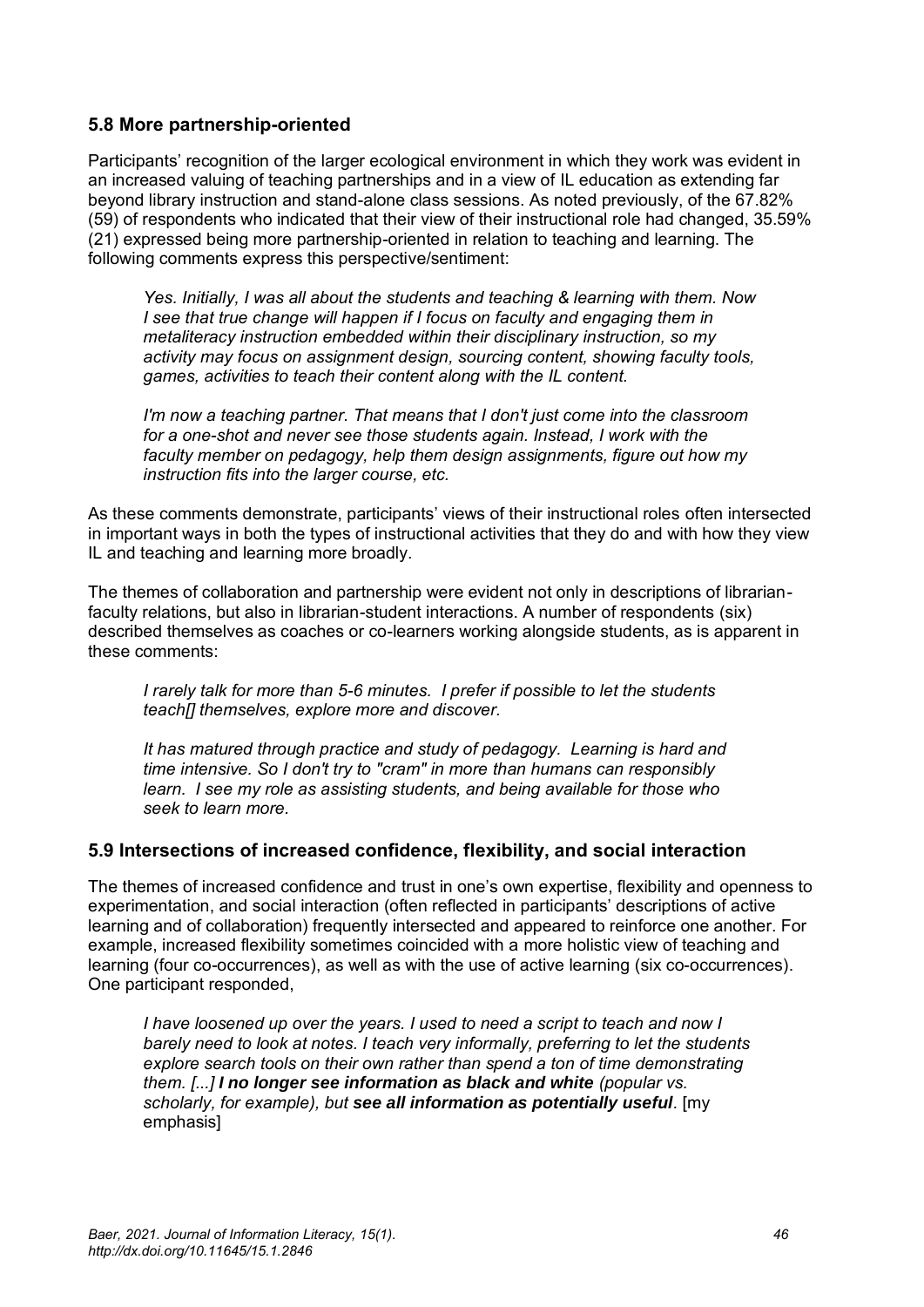Another respondent similarly linked their increased flexibility and spontaneity to an appreciation for the uncertainties that often arise during the research process:

*Teaching is so much more organic now. I used to worry about "making a mistake." Now I embrace the chaos, which helps students get a realistic experience of the challenges to research.*

The open-ended and dynamic nature of information seeking and use often goes hand-in-hand with a more collaborative relationship with students, in which the librarian and the students work together and learn from one another. As another participant stated,

*There's a give and take to learning and I find that the information I give is retained better if I'm open to learning from the students as well.*

Comments like these about flexibility, active learning, and collaboration with students also reflect a focus on process over product. As one librarian expressed,

*Over the years, I've come to focus more on processes rather than products. [...] I want to spend my time with students talking about the research process […] and less about how to use database interfaces. I also no longer spend time teaching them to craft a search string; rather I spend time asking them to analyze the results they get from a search and think about how the results inform their next steps. Do they need to do a different search with different terms? Do the results help them narrow in their research question? Do the results suggest a perspective on their topic that they had not previously considered? I also see what I do as planting a seed, recognizing that students won't necessarily become proficient in research processes after one or two library sessions.* [my emphasis]

This respondent, like others, stressed the importance of process and of applying metacognition to by analyzing search results and strategies and by asking critical questions about the process. With this attention to process, the librarian also recognizes the long-term nature of learning and thus understands their work as a starting point, 'planting a seed' for learning that will continue.

The metaphor 'planting a seed' suggests an attitude of 'less is more' that was evident in three other respondents' comments. One individual indicated,

*I have... embraced more of a cyclical or spiral style curriculum where I don't feel the need to cram every concept into one "library day", rather we can revisit core ideas throughout a student's academic career.*

This description implies a flexible approach to teaching and learning that goes hand in hand with a holistic view of learning as an ongoing process that is unconfined by the number of minutes that a librarian or other teacher spends with students in a class session.

Participants who described their teaching in terms of flexibility and experimentation sometimes simultaneously expressed increased confidence in their teaching (three co-occurrences). This is implied in comments like this one:

*I'm much more willing to experiment and branch out in my instruction, rather than doing things the way I was taught to do them or have always done them.*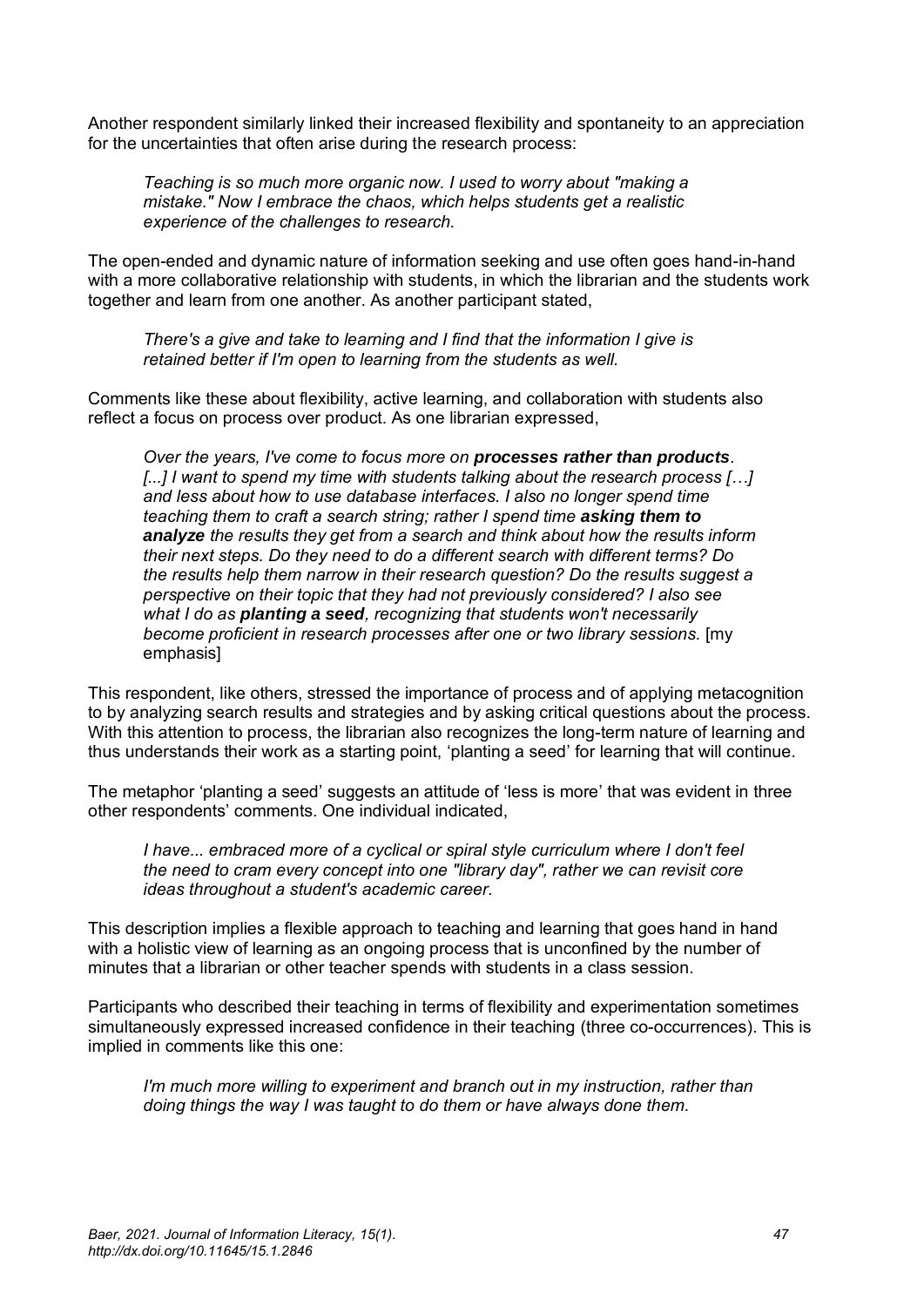The willingness to experiment requires loosening control and predictability over precisely what will happen during a class interaction. This increased comfort with uncertainty implies a greater confidence in one's ability to adapt and to respond in the moment and an interest in teaching effectively. This is again in line with Galoozis' (2019) findings that librarians who adopted new instructional practices experienced a sense of autonomy in the classroom (p. 1041), possessed a long-term view of their own teaching practices and goals (p. 1042), and were proactive in responding to 'the emotions and emotional labor involved in learning about, reflecting on, and incorporating new teaching practices' (p. 1043).

### **5.10 Changes in view of instructional role: Emerging themes**

Perhaps unsurprisingly, participants' descriptions of their instructional roles and of their approaches to IL instruction frequently overlapped, though the percentage of respondents who indicated that their views of their instructional roles had changed (67.82%, or 59) was less than that of those who stated that their views of their instructional approaches had changed (92 %, or 80). Emergent themes from participants' descriptions of their instructional roles provide further insight into how participants did or did not view their positions and relationships to others with whom they interact in teaching environments.

Of those who indicated that their views of their instructional role had not changed during their librarian career (18.4%, or 16), a slight majority (56.25%, or 9) did not provide further commentary on their responses. However, a large percentage of these respondents (43.75%, or 7) indicated that they had always viewed instruction as key to their work and that their view of their instructional role therefore had not fundamentally changed. As one participant stated,

*Not really, my perception as a teacher has always been at the fore-font and a reason why I chose to be an academic librarian.* 

Another participant related their long-held views of their teaching role and of teaching concepts over tools, both of which have persisted despite changes in professional terminology and discourse:

*As I began in the library profession 30 years ago, it was called bibliographic instruction. Now it is information literacy. At both times, there were many articles etc. touting a 'new' focus on teaching concepts rather than tools. I was a convert from the beginning...teach concepts. I am teaching students how to find/organize/use information for the rest of their lives. That has remained unchanged.*

This participant's understanding that their teaching over time has consistently concentrated on conceptual understandings (which are often associated with transferable critical thinking skills) is in line with Ariew's (2014) description of IL's long history of focusing on lifelong learning and critical thinking.

Two participants who indicated that their views of their instructional roles remained unchanged commented on the challenges of building meaningful teaching partnerships, being seen as equals to teaching faculty, and frustration with not feeling recognized for their teaching roles. This is evident in the following responses:

*No, I have always needed to advocate to faculty and negotiate the very real limitations of autonomy related to our role.*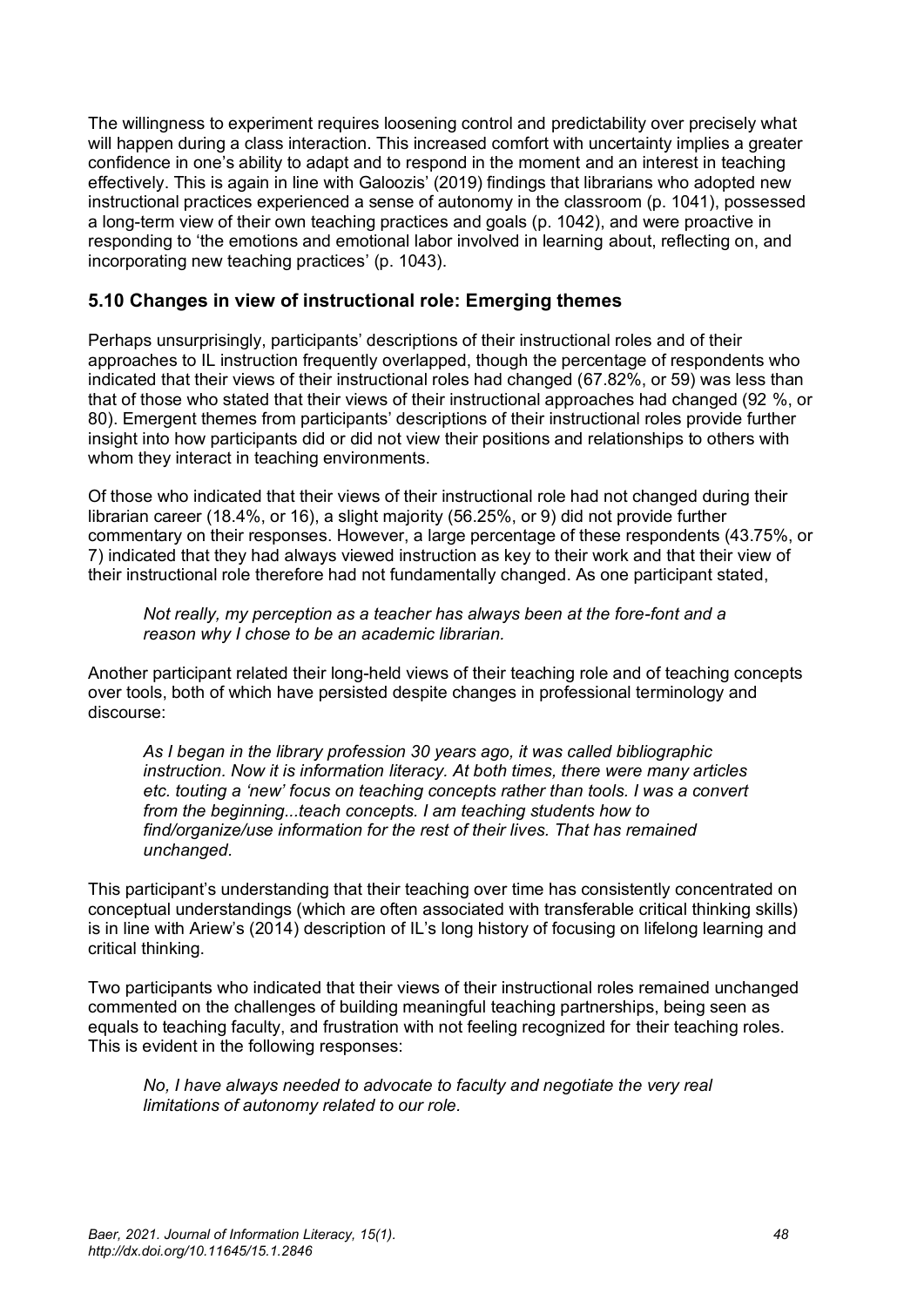*Not really. Librarians as instructors are valued by some faculty and administrators and definitely not by others. We just keep struggling to connect with those who do and shake our heads at the rest.*

A similar view was shared by a respondent who answered both Yes and No:

*I go back and forth between feeling like a guest in someone else's classroom with little autonomy and a professional in my own right who can set standards for how and what I will teach.*

This ambivalence points to the varied roles that librarians play in large part because of their relationships to teaching faculty and to students. Role ambiguity and role conflict again are relevant here, as is evident again in both 'No' and 'Yes and No' responses to the question about one's teaching roles.

### **5.11 Intersections between instructional approach and role**

The results of this survey suggest that participants' views of their instructional roles are frequently interconnected with their approaches to IL instruction. Though participants' descriptions of their instructional roles often resembled their responses to the previous survey question about their views of and approaches to IL instruction, the percentage of respondents who indicated that their views of their instructional roles had changed 67.82% (59) was less than that of those who stated that their views of their instructional approaches had changed (92%, or 80). As these numbers demonstrate, descriptions of participants' teaching roles, when compared to those of their instructional approach, varied more. This greater range of responses suggests that teaching identity (and professional identity more broadly) is less easily defined and less quick to change than are their views of their instructional approaches. (Walter's (2008) librarian interviews similarly suggest the difficulty of defining professional and teacher identity.) Employing new teaching strategies or approaches is likely to be more common and more immediate than is shifting one's view of their professional identity.

The range of responses and the number of non-responses to the question about instructional roles also suggests that some participants experience uncertainty or ambivalence about their instructional roles and how to define or describe them. This is in keeping with the previously discussed findings of Walter (2008), McKinney & Wheeler (2015), Julien & Pecoskie (2009), and Austin & Bhandol (2013), all of whom found that librarians' frequently expressed conflict, ambivalence, or a sense of lacking legitimacy in relation to their teaching roles and identities. Some respondents who have developed new teaching approaches do not necessarily view these changes as having clear implications for their broader teaching role.

### **5.12 Identification as a teacher**

Many participants expressed great enthusiasm about their teacher roles and clearly saw those roles as central aspects of their professional identities and of their everyday work. (Again, of the 71.26% (62) who identified as teachers, 25.81% (16) expressed noticeable enthusiasm about their teaching role.) The following statement is characteristic of such expressions of enthusiasm:

*I do! It [teaching] is a primary part of my identity as a librarian, as I have always been in roles that required teaching (in the classroom, online, at the reference desk, etc.).*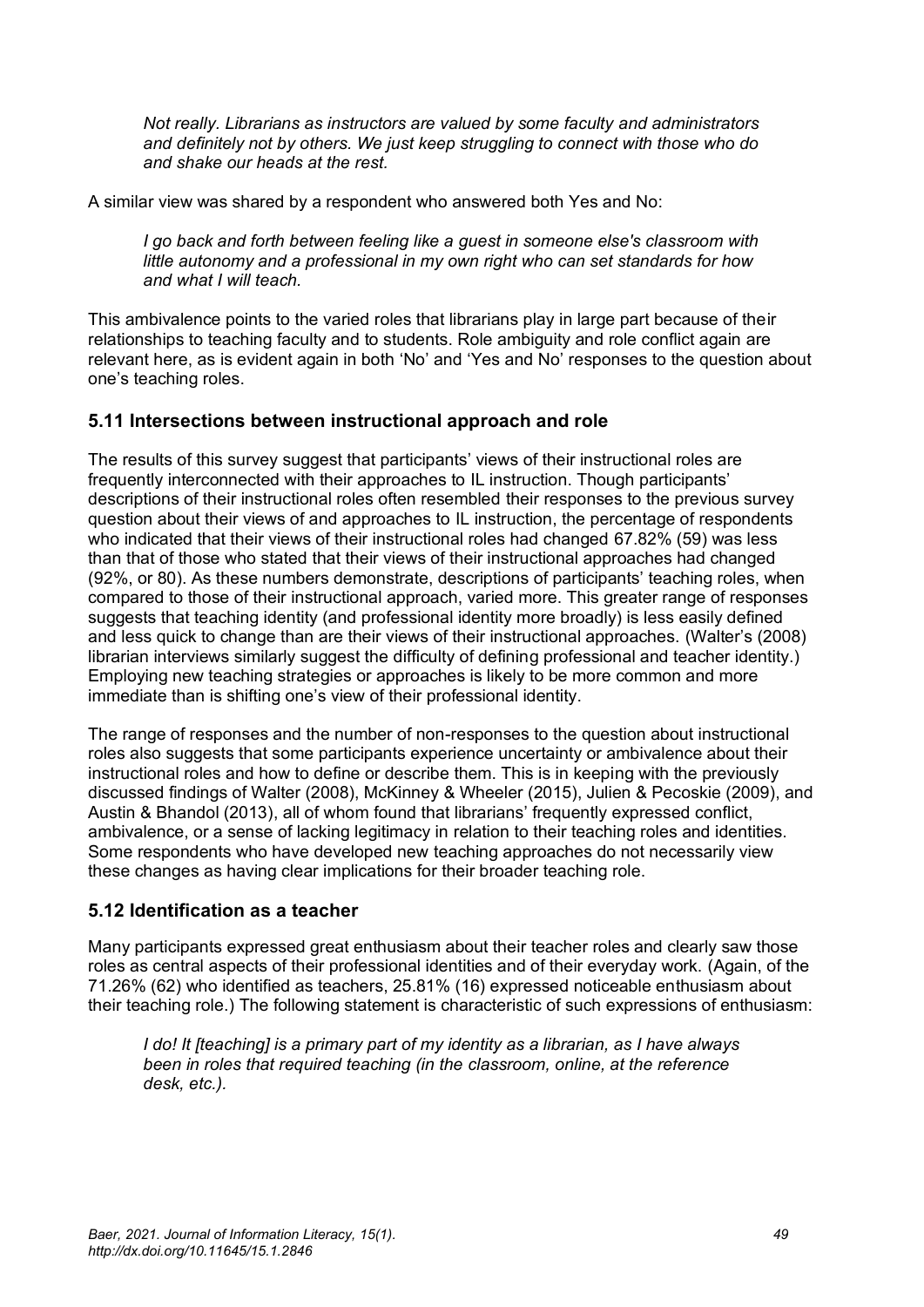Others saw their instructional work as a key part of their library work but were uncertain about the label of 'teacher'. (Again, 13.79% (12) expressed ambivalence with the term 'teacher'.) This ambivalence is evident in comments like these:

*I identify primarily as a librarian, only secondarily as a teacher.*

*The title is difficult, I certainly feel that I am an educator and faculty in the academic environment - "teacher" "instructor" "professor" - each indicating a sort of delivery or depository relationships - I'm wishy-washy about.*

A small but notable number of participants (13.79%, or 12) clearly did not identify as teachers. Over half of these individuals (58.33%, or 7) stated that they instead identified as a librarian, thereby implying that they viewed their professional identities as mutually exclusive.

Participants' (non)identification with the term 'teacher' show that while most (71.26%, or 62) did perceive themselves as occupying this role, many (18.39%) expressed some degree of ambivalence about the term, with twelve individuals emphasizing their ambivalence about the term (as reflected in the 'It's complicated' category) and four individuals who identified as teachers qualifying this statement with reservations. It is likely that a higher percentage of the participants experience ambivalence about identifying as a 'teacher': the survey did not ask respondents whether they had uncertainty about the label of 'teacher'. The phrasing of the survey question likely encouraged many participants to respond with a simple 'yes' or 'no' answer instead of expressing ambivalence. A more nuanced survey item, such as a Likert scale on which participants could rate their level of identification with the term 'teacher', would have better enabled fuller insight into participants' perceptions.

### **5.13 In summary**

Teaching and teacher development are at once personal and collective experiences that are influenced by the interplay of a range of individual and environmental factors. Each of this study's participants has their own unique experiences and contexts in relation to teaching and learning, while also sharing similar experiences and views about their pedagogical work and roles.

Many participants expressed great enthusiasm for and valuing of teaching in their responses to various survey questions, regardless of whether they identified with the label of 'teacher' or had ambivalence about the term. Many participants also expressed a growing sense of confidence and agency over time, an increased comfort with and interest in approaching teaching and learning as a collaborative effort of librarians, students, and other educators.

Some respondents expressed frustrations with barriers to meaningful instructional work. These obstacles, which can contribute to a sense of paralysis and burnout, also appear to be better managed and constructively responded to when recognizing environmental factors and the degrees to which those conditions are in or beyond one's control. Research on an ecological view of agency suggests that this acknowledgement can help teachers (and I would argue teaching librarians) identify constructive ways to experience agency and thus respond to instructional constraints with flexibility and an appreciation of their expertise and strengths. This again points to the value of an ecological view of teacher agency (Priestley et al., 2015; Biesta & Tedder, 2007) and of recognizing the affective dimensions of teaching (Galoozis, 2019). With this appreciation of the many internal and external factors that influence teaching, librarians may be better positioned individually and collectively to experience a sense of agency and to act upon it, to recognize and attend to signs of burnout, to experiment with new teaching practices, and to experience a fuller engagement with teaching.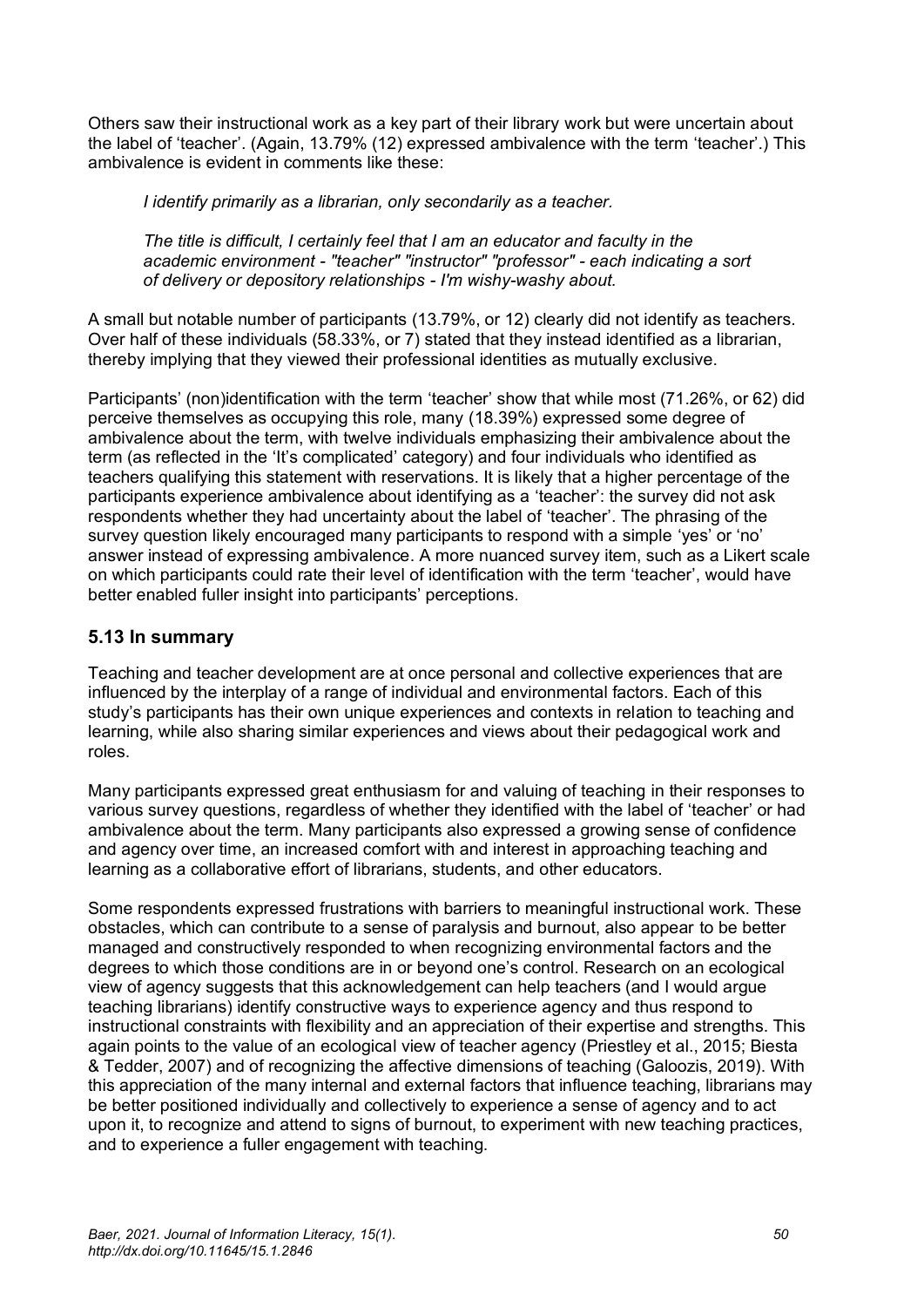# **6. Limitations**

While this study and its findings provide insight into many instruction librarians' experiences and perceptions of their teaching and its development over time, it is also important to recognize the limitations of this research. First, only librarians who subscribe to and read the ACRL Information Literacy Instruction (ILI) listserv and who chose to complete the survey are represented in the results. These individuals are more likely than a random sample of academic instruction librarians to have interest in and enthusiasm about their instructional work. They are also more inclined to have time to engage in reflection about their teaching. Most respondents are also librarians from the United States and Canada. In addition, the very strengths of relying on individual's perceptions and memories – offering offer insight into people's experiences, thoughts and beliefs, and emotions – also come with limitations. Memories are imperfect and selective and change across contexts. Data gathered through self-reporting and data captured only at one moment in time will inevitably exclude or minimize certain phenomena and perspectives while foregrounding others.

As suggested previously, another limitation of the survey design is the use of the closed question 'Do you identify as a teacher?' The phrasing of this question may have led many participants to respond with a 'yes' or 'no' answer that did not accurately reflect the complexity of their thinking. Revising this survey item by asking participants to rate on a Likert scale the degree to which they identify as a teacher might better capture the variations in respondents' teacher identity.

Also importantly, the survey's emergent themes reflect issues and concepts that participants articulated independently. Given the limited scope and depth of the survey, these themes provide a window into aspects of the participants' instructional experiences that they view as important. At the same time, many participants might relate to a given theme without expressing this in their responses. The number of participant responses associated with each emergent theme therefore is not a complete representation of the number of participants for whom that theme may be relevant.

# **7. Conclusion**

This study offers one snapshot into librarians' experiences and perceptions of their instructional work and roles and how these may change over time, whether due to individual experience or to broader changes in academic librarianship and higher education. The results have implications for library professional development, librarian communities of practice, curricula for future librarians, and practices for library instruction programs and departments. This research may be particularly beneficial for library instruction departments, programs, and communities of practice, as they establish practices that prevent burnout and foster supportive environments in which librarians are recognized for their instructional work and empowered to exercise agency in their teaching roles. This research may also contribute to understandings of teacher development more broadly.

Perhaps most notable is that an ecological view of agency provides a constructive lens through which to appreciate environmental factors that influence librarians' instructional work. This perspective may help librarians to critically examine more traditional service models of librarianship that sometimes reinforce a deferential stance toward faculty that limits librarians' potential to cultivate meaningful teaching partnerships (Julien & Pecoskie, 2009; Christiansen et al., 2005). An acknowledgement of agency as involving numerous interacting agents within a dynamic environment may help librarians strengthen their trust in their own expertise and thus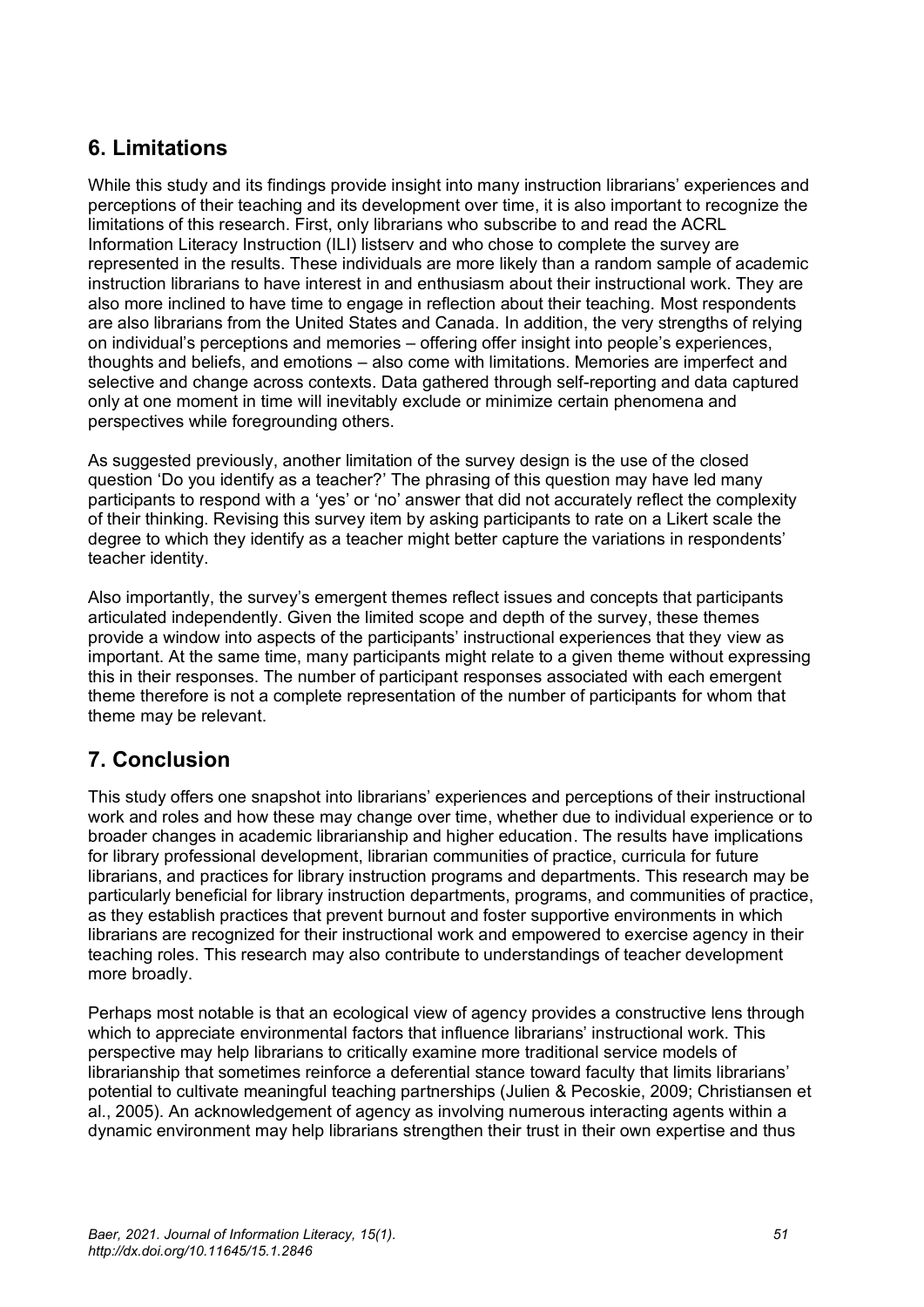feel more confident to approach teaching with flexibility and a collaborative spirit, while simultaneously honoring their own pedagogical values and goals.

Engaging deliberately with the ecological view of teacher agency, librarians, library educators, and library administrators might explore the implications of research on teacher agency for librarians as individual teachers and as a collective. Communities of practice and professional development offerings through which librarians recognize and value their own and their colleagues' ongoing development as educators could help to prevent and to address burnout among instruction librarians, which frequently can be attributed largely to role ambiguity, role conflict, and role overload (Shupe & Pung, 2011).

Longitudinal studies would provide fuller insight into librarians' development as teachers that is not possible through a one-time survey like the one that was the object of this study. Given the importance of contextual and structural factors and interpersonal relationships to librarians' individual and shared teaching experiences, future research could examine more closely librarians' experiences and conceptions of teacher agency from an ecological perspective of teacher agency. Further investigations could also examine more closely other aspects of teaching such as the role of institution type and institutional culture in one's teaching.

# **References**

Affleck, Mary Ann. (1996). Burnout among bibliographic instruction librarians. *Library & Information Science Research 18(2)*: 165–83. [https://doi.org/10.1016/S0740-8188\(96\)90018-3.](https://doi.org/10.1016/S0740-8188(96)90018-3)

Ariew, S. A. (2014). How we got here: A historical look at the academic teaching library and the role of the teaching librarian. *Communications in Information Literacy, 8(2)*, 208- 224. <https://doi.org/10.15760/comminfolit.2014.8.2.16>

Association of College & Research Libraries. (2016). Framework for information literacy for higher education. Association of College & Research Libraries. Available at <http://www.ala.org/acrl/standards/ilframework>

Austin, T., & Bhandol, J. (2013) The academic librarian: Buying into, playing out, and resisting the teacher role in higher education." *New Review of Academic Librarianship, 19(1)*, 15–35[. https://doi.org/10.1080/13614533.2012.740438](https://doi.org/10.1080/13614533.2012.740438)

Bewick, L., & Corrall, S. (2010). Developing librarians as teachers: A study of their pedagogical knowledge. *Journal of Librarianship and Information Science, 42(2)*, 97–110. <https://doi.org/10.1177/0961000610361419>

Biesta, G., & Tedder, M. (2007). Agency and learning in the lifecourse: Towards an ecological perspective. *Studies in the Education of Adults, 39(2)*, 132–149. <https://doi.org/10.1080/02660830.2007.11661545>

Christiansen, L., Stombler, M., & Thaxton, L. (2004). A report on librarian-faculty relations from a sociological perspective. *The Journal of Academic Librarianship, 30(2)*, 116–21. <https://doi.org/10.1016/j.acalib.2004.01.003>

Coonan, E., Geekie, J., Goldstein, S., Jeskins, L., Jones, R., Macrae-Gibson, R., Secker, J., & Walton, G. (2018). *CILIP definition of information literacy 2018*. CILIP Information Literacy Group. Available at <https://infolit.org.uk/ILdefinitionCILIP2018.pdf>

Corrall, S. (2017). Crossing the threshold: Reflective practice in information literacy